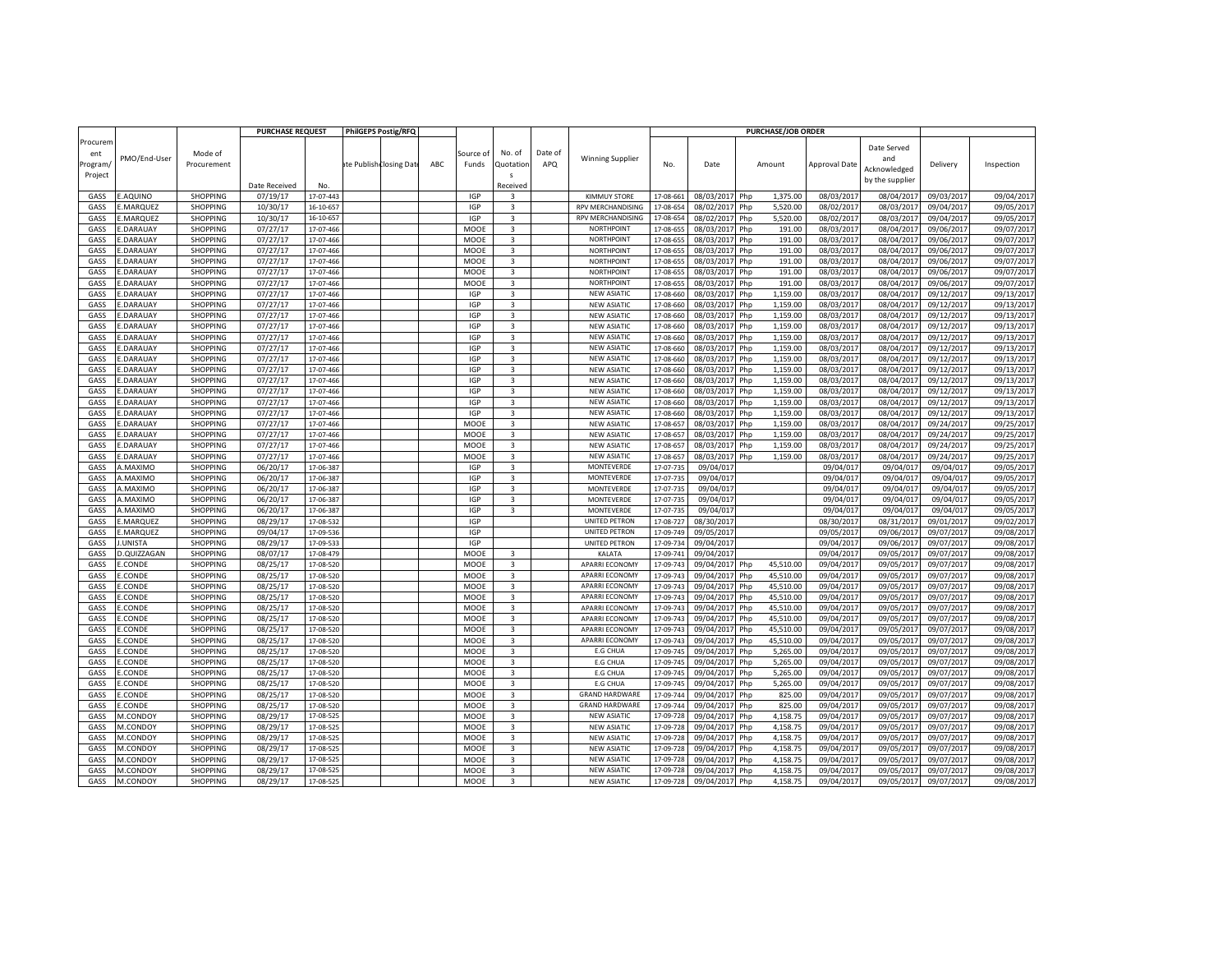| GASS        | M.CONDOY | <b>SHOPPING</b> | 08/29/17 | 17-08-525 |  | MOOE        | $\overline{3}$          | <b>NEW ASIATIC</b> | 17-09-728 | 09/04/201<br>Php  | 4,158.75 | 09/04/2017 | 09/05/201  | 09/07/201  | 09/08/2017 |
|-------------|----------|-----------------|----------|-----------|--|-------------|-------------------------|--------------------|-----------|-------------------|----------|------------|------------|------------|------------|
| GASS        | M.CONDOY | <b>SHOPPING</b> | 08/29/17 | 17-08-525 |  | MOOE        | 3                       | <b>NEW ASIATIC</b> | 17-09-728 | 09/04/2017<br>Php | 4,158.75 | 09/04/2017 | 09/05/201  | 09/07/2017 | 09/08/2017 |
| GASS        | M.CONDOY | <b>SHOPPING</b> | 08/29/17 | 17-08-52  |  | MOOE        | 3                       | <b>NEW ASIATIO</b> | 17-09-72  | 09/04/201<br>Php  | 4,158.75 | 09/04/201  | 09/05/201  | 09/07/201  | 09/08/2017 |
| GASS        | M.CONDOY | <b>SHOPPING</b> | 08/29/17 | 17-08-525 |  | MOOE        | 3                       | <b>NEW ASIATIO</b> | 17-09-72  | 09/04/201         | 4,158.75 | 09/04/201  | 09/05/201  | 09/07/201  | 09/08/2017 |
|             |          |                 |          |           |  |             |                         |                    |           | Php               |          |            |            |            |            |
| GASS        | M.CONDOY | <b>SHOPPING</b> | 08/29/17 | 17-08-525 |  | MOOE        | 3                       | <b>NEW ASIATIC</b> | 17-09-72  | 09/04/201<br>Php  | 4.158.75 | 09/04/2017 | 09/05/2017 | 09/07/2017 | 09/08/2017 |
| GASS        | M.CONDOY | SHOPPING        | 08/29/17 | 17-08-52  |  | MOOE        | $\overline{\mathbf{3}}$ | <b>NEW ASIATIC</b> | 17-09-72  | 09/04/201<br>Php  | 4,158.75 | 09/04/201  | 09/05/201  | 09/07/201  | 09/08/201  |
| GASS        | M.CONDOY | <b>SHOPPING</b> | 08/29/17 | 17-08-525 |  | MOOE        | $\overline{3}$          | <b>NEW ASIATIC</b> | 17-09-72  | 09/04/201<br>Php  | 4,158.75 | 09/04/201  | 09/05/201  | 09/07/201  | 09/08/2017 |
| GASS        | M.CONDOY | <b>SHOPPING</b> | 08/29/17 | 17-08-52  |  | MOOE        | $\overline{3}$          | <b>NEW ASIATIO</b> | 17-09-72  | 09/04/201<br>Php  | 4,158.75 | 09/04/201  | 09/05/201  | 09/07/201  | 09/08/201  |
| GASS        | M.CONDOY | <b>SHOPPING</b> | 08/29/17 | 17-08-525 |  | MOOE        | 3                       | <b>NEW ASIATIC</b> | 17-09-72  | 09/04/2017<br>Php | 4.158.75 | 09/04/2017 | 09/05/2017 | 09/07/2017 | 09/08/2017 |
| GASS        | M.CONDOY | <b>SHOPPING</b> | 08/29/17 | 17-08-525 |  | <b>MOOF</b> | 3                       | <b>NEW ASIATIC</b> | 17-09-72  | 09/04/201<br>Php  | 4.158.75 | 09/04/201  | 09/05/2017 | 09/07/2017 | 09/08/2017 |
| <b>GASS</b> | M.CONDOY | <b>SHOPPING</b> | 08/29/17 | 17-08-525 |  | MOOE        | 3                       | <b>NEW ASIATIC</b> | 17-09-72  | 09/04/201<br>Php  | 4.158.75 | 09/04/201  | 09/05/201  | 09/07/2017 | 09/08/2017 |
| <b>GASS</b> | M.CONDOY | <b>SHOPPING</b> | 08/29/17 | 17-08-52  |  | MOOE        | 3                       | <b>NEW ASIATIO</b> | 17-09-72  | 09/04/201<br>Php  | 4.158.75 | 09/04/201  | 09/05/201  | 09/07/201  | 09/08/2017 |
| GASS        | M.CONDOY | <b>SHOPPING</b> | 08/29/17 | 17-08-525 |  | MOOE        | $\overline{3}$          | <b>NEW ASIATIC</b> | 17-09-72  | 09/04/2017<br>Php | 4.158.75 | 09/04/201  | 09/05/2017 | 09/07/2017 | 09/08/2017 |
| GASS        | M.CONDOY | <b>SHOPPING</b> | 08/29/17 | 17-08-525 |  | MOOE        | 3                       | NORTHPOINT         | 17-09-72  | 09/04/201         | 2.282.78 | 09/04/201  | 09/05/2017 | 09/07/2017 | 09/08/2017 |
|             |          |                 |          |           |  |             |                         |                    |           | Php               |          |            |            |            |            |
| GASS        | M.CONDOY | <b>SHOPPING</b> | 08/29/17 | 17-08-52  |  | MOOE        | $\overline{3}$          | NORTHPOINT         | 17-09-72  | 09/04/201<br>Php  | 2.282.78 | 09/04/201  | 09/05/201  | 09/07/201  | 09/08/2017 |
| GASS        | M.CONDOY | <b>SHOPPING</b> | 08/29/17 | 17-08-52  |  | MOOE        | $\overline{3}$          | <b>NORTHPOINT</b>  | 17-09-72  | 09/04/201<br>Php  | 2,282.78 | 09/04/201  | 09/05/2017 | 09/07/201  | 09/08/2017 |
| GASS        | M.CONDOY | SHOPPING        | 08/29/17 | 17-08-52  |  | MOOE        | $\overline{3}$          | <b>NORTHPOINT</b>  | 17-09-72  | 09/04/201<br>Php  | 2,282.78 | 09/04/201  | 09/05/201  | 09/07/201  | 09/08/2017 |
| GASS        | M.CONDOY | <b>SHOPPING</b> | 08/29/17 | 17-08-525 |  | <b>MOOF</b> | $\overline{3}$          | NORTHPOINT         | 17-09-729 | 09/04/2017<br>Php | 2.282.78 | 09/04/2017 | 09/05/2017 | 09/07/2017 | 09/08/2017 |
| GASS        | M.CONDOY | <b>SHOPPING</b> | 08/29/17 | 17-08-525 |  | MOOE        | 3                       | <b>NORTHPOINT</b>  | 17-09-72  | 09/04/201<br>Php  | 2.282.78 | 09/04/201  | 09/05/201  | 09/07/201  | 09/08/2017 |
| GASS        | M.CONDOY | <b>SHOPPING</b> | 08/29/17 | 17-08-525 |  | MOOE        | 3                       | <b>NORTHPOINT</b>  | 17-09-729 | 09/04/201<br>Php  | 2.282.78 | 09/04/201  | 09/05/201  | 09/07/2017 | 09/08/2017 |
| <b>GASS</b> | M.CONDOY | <b>SHOPPING</b> | 08/29/17 | 17-08-525 |  | MOOE        | $\overline{\mathbf{3}}$ | NORTHPOINT         | 17-09-729 | 09/04/201<br>Php  | 2.282.78 | 09/04/201  | 09/05/201  | 09/07/201  | 09/08/2017 |
| GASS        | M.CONDOY | <b>SHOPPING</b> | 08/29/17 | 17-08-525 |  | MOOE        | $\overline{3}$          | <b>NORTHPOINT</b>  | 17-09-72  | 09/04/201<br>Php  | 2,282.78 | 09/04/201  | 09/05/201  | 09/07/2017 | 09/08/2017 |
| GASS        | M.CONDOY | <b>SHOPPING</b> | 08/29/17 | 17-08-525 |  | MOOE        | 3                       | NORTHPOINT         | 17-09-729 | 09/04/201<br>Php  | 2,282.78 | 09/04/2017 | 09/05/2017 | 09/07/2017 | 09/08/2017 |
| GASS        | M.CONDOY | <b>SHOPPING</b> | 08/29/17 | 17-08-525 |  | MOOE        | $\overline{3}$          | NORTHPOINT         | 17-09-72  | 09/04/201<br>Php  | 2,282.78 | 09/04/201  | 09/05/201  | 09/07/201  | 09/08/2017 |
| GASS        | M.CONDOY | <b>SHOPPING</b> | 08/29/17 | 17-08-525 |  | MOOE        | 3                       | <b>NORTHPOINT</b>  | 17-09-729 | 09/04/201<br>Php  | 2,282.78 | 09/04/201  | 09/05/201  | 09/07/201  | 09/08/2017 |
|             |          |                 |          |           |  |             |                         |                    |           |                   |          |            |            |            |            |
| GASS        | M.CONDOY | SHOPPING        | 08/29/17 | 17-08-525 |  | MOOE        | $\overline{3}$          | <b>CHRISTINA'S</b> | 17-09-730 | 09/04/201<br>Php  | 1,642.28 | 09/04/201  | 09/05/201  | 09/07/201  | 09/08/201  |
| GASS        | M.CONDOY | <b>SHOPPING</b> | 08/29/17 | 17-08-525 |  | MOOE        | $\overline{3}$          | <b>CHRISTINA'S</b> | 17-09-730 | 09/04/2017<br>Php | 1,642.28 | 09/04/2017 | 09/05/2017 | 09/07/2017 | 09/08/2017 |
| GASS        | M.CONDOY | <b>SHOPPING</b> | 08/29/17 | 17-08-525 |  | MOOE        | 3                       | <b>CHRISTINA'S</b> | 17-09-730 | 09/04/201<br>Php  | 1,642.28 | 09/04/201  | 09/05/201  | 09/07/201  | 09/08/2017 |
| GASS        | M.CONDOY | <b>SHOPPING</b> | 08/29/17 | 17-08-525 |  | MOOE        | 3                       | <b>CHRISTINA'S</b> | 17-09-730 | 09/04/201<br>Php  | 1,642.28 | 09/04/201  | 09/05/201  | 09/07/2017 | 09/08/2017 |
| GASS        | M.CONDOY | <b>SHOPPING</b> | 08/29/17 | 17-08-525 |  | MOOE        | 3                       | CHRISTINA'S        | 17-09-730 | 09/04/201<br>Php  | 1.642.28 | 09/04/201  | 09/05/201  | 09/07/201  | 09/08/2017 |
| GASS        | M.CONDOY | SHOPPING        | 08/29/17 | 17-08-525 |  | MOOE        | 3                       | CHRISTINA'S        | 17-09-730 | 09/04/2017<br>Php | 1,642.28 | 09/04/201  | 09/05/201  | 09/07/2017 | 09/08/2017 |
| GASS        | M.CONDOY | SHOPPING        | 08/29/17 | 17-08-525 |  | MOOE        | 3                       | <b>CHRISTINA'S</b> | 17-09-730 | 09/04/201<br>Php  | 1,642.28 | 09/04/2017 | 09/05/2017 | 09/07/2017 | 09/08/2017 |
| GASS        | M.CONDOY | <b>SHOPPING</b> | 08/29/17 | 17-08-525 |  | MOOE        | $\overline{3}$          | <b>CHRISTINA'S</b> | 17-09-730 | 09/04/201<br>Php  | 1.642.28 | 09/04/201  | 09/05/201  | 09/07/201  | 09/08/2017 |
| GASS        | M.CONDOY | <b>SHOPPING</b> | 08/29/17 | 17-08-525 |  | MOOE        | 3                       | CHRISTINA'S        | 17-09-746 | 09/04/201<br>Php  | 637.50   | 09/04/201  | 09/05/201  | 09/07/201  | 09/08/2017 |
| GASS        | M.CONDOY | <b>SHOPPING</b> | 08/29/17 | 17-08-52  |  | MOOE        | $\overline{3}$          | <b>CHRISTINA'S</b> | 17-09-74  | 09/04/201<br>Php  | 637.50   | 09/04/201  | 09/05/201  | 09/07/201  | 09/08/2017 |
| GASS        | M.CONDOY | <b>SHOPPING</b> | 08/29/17 | 17-08-525 |  | MOOE        | $\overline{3}$          | <b>CHRISTINA'S</b> | 17-09-746 | 09/04/2017<br>Php | 637.50   | 09/04/2017 | 09/05/2017 | 09/07/2017 | 09/08/2017 |
| GASS        | M.CONDOY | <b>SHOPPING</b> | 08/29/17 | 17-08-525 |  | MOOE        | $\overline{\mathbf{a}}$ | <b>CHRISTINA'S</b> | 17-09-74  | 09/04/201<br>Php  | 637.50   | 09/04/201  | 09/05/2017 | 09/07/201  | 09/08/2017 |
| GASS        | M.CONDOY | <b>SHOPPING</b> | 08/29/17 | 17-08-525 |  | MOOE        | 3                       | <b>CHRISTINA'S</b> | 17-09-74  | 09/04/201<br>Php  | 637.50   | 09/04/201  | 09/05/2017 | 09/07/2017 | 09/08/2017 |
|             |          |                 |          |           |  |             |                         |                    |           |                   |          |            |            |            |            |
| GASS        | M.CONDOY | <b>SHOPPING</b> | 08/29/17 | 17-08-525 |  | MOOE        | 3                       | <b>CHRISTINA'S</b> | 17-09-74  | 09/04/201<br>Php  | 637.50   | 09/04/201  | 09/05/201  | 09/07/201  | 09/08/2017 |
| GASS        | M.CONDOY | <b>SHOPPING</b> | 08/29/17 | 17-08-526 |  | <b>IGP</b>  | 3                       | <b>NEW ASIATIC</b> | 17-09-73  | 09/04/2017<br>Php | 4.104.00 | 09/04/2017 | 09/05/2017 | 09/07/2017 | 09/08/2017 |
| GASS        | M.CONDOY | SHOPPING        | 08/29/17 | 17-08-526 |  | IGP         | 3                       | <b>NEW ASIATIC</b> | 17-09-73  | 09/04/201<br>Php  | 4,104.00 | 09/04/2017 | 09/05/2017 | 09/07/2017 | 09/08/2017 |
| GASS        | M.CONDOY | <b>SHOPPING</b> | 08/29/17 | 17-08-526 |  | <b>IGP</b>  | $\overline{3}$          | <b>NEW ASIATIC</b> | 17-09-73  | 09/04/201<br>Php  | 4.104.00 | 09/04/201  | 09/05/201  | 09/07/201  | 09/08/2017 |
| GASS        | M.CONDOY | <b>SHOPPING</b> | 08/29/17 | 17-08-526 |  | <b>IGP</b>  | 3                       | <b>NEW ASIATIC</b> | 17-09-73  | 09/04/201<br>Php  | 4,104.00 | 09/04/201  | 09/05/2017 | 09/07/201  | 09/08/2017 |
| GASS        | M.CONDOY | <b>SHOPPING</b> | 08/29/17 | 17-08-52  |  | IGP         | $\overline{3}$          | <b>NEW ASIATIC</b> | 17-09-73  | 09/04/201<br>Php  | 4,104.00 | 09/04/201  | 09/05/201  | 09/07/201  | 09/08/2017 |
| GASS        | M.CONDOY | <b>SHOPPING</b> | 08/29/17 | 17-08-526 |  | IGP         | $\overline{3}$          | <b>NEW ASIATIC</b> | 17-09-73: | 09/04/2017<br>Php | 4,104.00 | 09/04/2017 | 09/05/2017 | 09/07/2017 | 09/08/2017 |
| GASS        | M.CONDOY | <b>SHOPPING</b> | 08/29/17 | 17-08-526 |  | <b>IGP</b>  | $\overline{3}$          | <b>NEW ASIATIC</b> | 17-09-73  | 09/04/201<br>Php  | 4,104.00 | 09/04/201  | 09/05/201  | 09/07/201  | 09/08/2017 |
| GASS        | M.CONDOY | <b>SHOPPING</b> | 08/29/17 | 17-08-526 |  | <b>IGP</b>  | 3                       | <b>NEW ASIATIC</b> | 17-09-73: | 09/04/2017<br>Php | 4.104.00 | 09/04/2017 | 09/05/201  | 09/07/2017 | 09/08/2017 |
| GASS        | M.CONDOY | <b>SHOPPING</b> | 08/29/17 | 17-08-526 |  | <b>IGP</b>  | 3                       | <b>NEW ASIATIO</b> | 17-09-73  | 09/04/201<br>Php  | 4.104.00 | 09/04/201  | 09/05/201  | 09/07/201  | 09/08/2017 |
| GASS        | M.CONDOY | <b>SHOPPING</b> | 08/29/17 | 17-08-526 |  | <b>IGP</b>  | 3                       | <b>NEW ASIATIC</b> | 17-09-73  | 09/04/2017<br>Php | 4.104.00 | 09/04/2017 | 09/05/2017 | 09/07/2017 | 09/08/2017 |
| GASS        | M.CONDOY | <b>SHOPPING</b> | 08/29/17 | 17-08-526 |  | IGP         | 3                       | <b>NEW ASIATIC</b> | 17-09-73  | 09/04/201<br>Php  | 4,104.00 | 09/04/2017 | 09/05/2017 | 09/07/2017 | 09/08/2017 |
|             |          |                 | 08/29/17 |           |  | <b>IGP</b>  | 3                       | <b>NEW ASIATIC</b> |           |                   |          | 09/04/2017 | 09/05/201  |            | 09/08/2017 |
| GASS        | M.CONDOY | <b>SHOPPING</b> |          | 17-08-526 |  |             |                         |                    | 17-09-73  | 09/04/201<br>Php  | 4,104.00 |            |            | 09/07/2017 |            |
| GASS        | M.CONDOY | <b>SHOPPING</b> | 08/29/17 | 17-08-526 |  | IGP         | 3                       | <b>NEW ASIATIO</b> | 17-09-73  | 09/04/201<br>Php  | 4,104.00 | 09/04/201  | 09/05/201  | 09/07/201  | 09/08/2017 |
| GASS        | M.CONDOY | <b>SHOPPING</b> | 08/29/17 | 17-08-526 |  | <b>IGP</b>  | 3                       | <b>NEW ASIATIC</b> | 17-09-73  | 09/04/201<br>Php  | 4,104.00 | 09/04/201  | 09/05/201  | 09/07/201  | 09/08/2017 |
| GASS        | M.CONDOY | <b>SHOPPING</b> | 08/29/17 | 17-08-526 |  | MOOE        | $\overline{3}$          | NORTHPOINT         | 17-09-73  | 09/04/2017<br>Php | 2,751.30 | 09/04/2017 | 09/05/201  | 09/07/2017 | 09/08/2017 |
| GASS        | M.CONDOY | <b>SHOPPING</b> | 08/29/17 | 17-08-52  |  | MOOE        | 3                       | NORTHPOINT         | 17-09-73  | 09/04/201<br>Php  | 2,751.30 | 09/04/201  | 09/05/201  | 09/07/201  | 09/08/201  |
| GASS        | M.CONDOY | <b>SHOPPING</b> | 08/29/17 | 17-08-526 |  | MOOE        | $\overline{3}$          | <b>NORTHPOINT</b>  | 17-09-73  | 09/04/201<br>Php  | 2,751.30 | 09/04/201  | 09/05/201  | 09/07/2017 | 09/08/2017 |
| GASS        | M.CONDOY | <b>SHOPPING</b> | 08/29/17 | 17-08-526 |  | MOOE        | 3                       | NORTHPOINT         | 17-09-73  | 09/04/201<br>Php  | 2,751.30 | 09/04/201  | 09/05/201  | 09/07/201  | 09/08/2017 |
| GASS        | M.CONDOY | <b>SHOPPING</b> | 08/29/17 | 17-08-526 |  | MOOE        | 3                       | <b>NORTHPOINT</b>  | 17-09-73  | 09/04/2017<br>Php | 2,751.30 | 09/04/201  | 09/05/201  | 09/07/2017 | 09/08/2017 |
| GASS        | M.CONDOY | <b>SHOPPING</b> | 08/29/17 | 17-08-526 |  | MOOE        | 3                       | <b>NORTHPOINT</b>  | 17-09-73  | 09/04/201<br>Php  | 2,751.30 | 09/04/201  | 09/05/201  | 09/07/201  | 09/08/201  |
| GASS        | M.CONDOY | <b>SHOPPING</b> | 08/29/17 | 17-08-526 |  | MOOE        | $\overline{3}$          | <b>NORTHPOINT</b>  | 17-09-73  | 09/04/201<br>Php  | 2.751.30 | 09/04/201  | 09/05/201  | 09/07/201  | 09/08/2017 |
| GASS        | M.CONDOY | <b>SHOPPING</b> | 08/29/17 | 17-08-526 |  | MOOE        | 3                       | NORTHPOINT         | 17-09-732 | 09/04/2017<br>Php | 2,751.30 | 09/04/2017 | 09/05/2017 | 09/07/2017 | 09/08/2017 |
|             |          |                 |          |           |  |             |                         |                    |           |                   |          |            |            |            |            |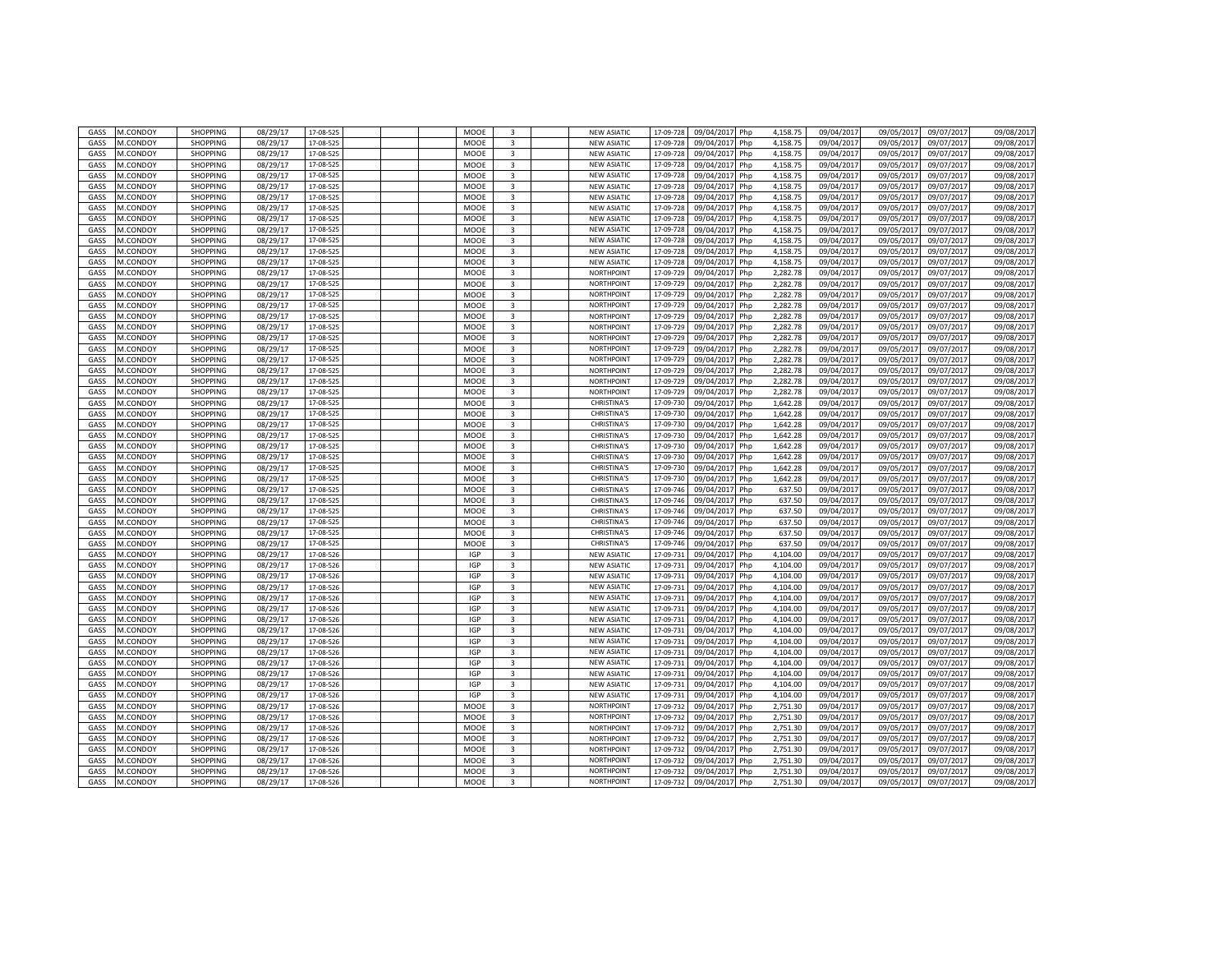| GASS        | M.CONDOY        | <b>SHOPPING</b> | 08/29/17 | 17-08-526 |  | MOOE        | $\overline{3}$          | NORTHPOINT         | 17-09-732 | 09/04/201<br>Php  | 2,751.30 | 09/04/2017 | 09/05/201  | 09/07/201  | 09/08/2017 |
|-------------|-----------------|-----------------|----------|-----------|--|-------------|-------------------------|--------------------|-----------|-------------------|----------|------------|------------|------------|------------|
| GASS        | M.CONDOY        | <b>SHOPPING</b> | 08/29/17 | 17-08-526 |  | MOOE        | 3                       | NORTHPOINT         | 17-09-732 | 09/04/2017<br>Php | 2,751.30 | 09/04/2017 | 09/05/201  | 09/07/2017 | 09/08/2017 |
|             |                 |                 |          |           |  |             |                         |                    |           |                   |          |            |            |            |            |
| GASS        | M.CONDOY        | <b>SHOPPING</b> | 08/29/17 | 17-08-526 |  | MOOE        | 3                       | NORTHPOINT         | 17-09-73  | 09/04/201<br>Php  | 2,751.30 | 09/04/201  | 09/05/201  | 09/07/201  | 09/08/2017 |
| GASS        | M.CONDOY        | <b>SHOPPING</b> | 08/29/17 | 17-08-526 |  | MOOE        | 3                       | <b>NORTHPOINT</b>  | 17-09-73  | 09/04/201<br>Php  | 2,751.30 | 09/04/201  | 09/05/201  | 09/07/201  | 09/08/2017 |
| GASS        | M.CONDOY        | <b>SHOPPING</b> | 08/29/17 | 17-08-526 |  | MOOE        | 3                       | NORTHPOINT         | 17-09-73  | 09/04/201<br>Php  | 2.751.30 | 09/04/2017 | 09/05/2017 | 09/07/2017 | 09/08/2017 |
| GASS        | M.CONDOY        | SHOPPING        | 08/29/17 | 17-08-526 |  | MOOE        | $\overline{\mathbf{3}}$ | <b>NORTHPOINT</b>  | 17-09-73  | 09/04/201<br>Php  | 2,751.30 | 09/04/201  | 09/05/201  | 09/07/201  | 09/08/201  |
| GASS        | M.CONDOY        | <b>SHOPPING</b> | 08/29/17 | 17-08-526 |  | MOOE        | $\overline{3}$          | <b>NORTHPOINT</b>  | 17-09-73  | 09/04/201<br>Php  | 2,751.30 | 09/04/201  | 09/05/201  | 09/07/201  | 09/08/2017 |
| GASS        | M.CONDOY        | <b>SHOPPING</b> | 08/29/17 | 17-08-526 |  | MOOE        | $\overline{3}$          | <b>CHRISTINA'S</b> | 17-09-73  | 09/04/201<br>Php  | 1,502.50 | 09/04/201  | 09/05/201  | 09/07/201  | 09/08/2017 |
| GASS        | M.CONDOY        | <b>SHOPPING</b> | 08/29/17 | 17-08-526 |  | MOOE        | 3                       | <b>CHRISTINA'S</b> | 17-09-73  | 09/04/2017<br>Php | 1,502.50 | 09/04/2017 | 09/05/2017 | 09/07/2017 | 09/08/2017 |
|             |                 |                 |          |           |  |             |                         |                    |           |                   |          |            |            |            |            |
| GASS        | M.CONDOY        | <b>SHOPPING</b> | 08/29/17 | 17-08-526 |  | <b>MOOF</b> | 3                       | <b>CHRISTINA'S</b> | 17-09-73  | 09/04/201<br>Php  | 1.502.50 | 09/04/2017 | 09/05/2017 | 09/07/2017 | 09/08/2017 |
| <b>GASS</b> | M.CONDOY        | <b>SHOPPING</b> | 08/29/17 | 17-08-526 |  | MOOE        | 3                       | <b>CHRISTINA'S</b> | 17-09-73  | 09/04/201<br>Php  | 1.502.50 | 09/04/201  | 09/05/201  | 09/07/2017 | 09/08/2017 |
| <b>GASS</b> | M.CONDOY        | <b>SHOPPING</b> | 08/29/17 | 17-08-526 |  | MOOE        | 3                       | CHRISTINA'S        | 17-09-733 | 09/04/201<br>Php  | 1.502.50 | 09/04/201  | 09/05/201  | 09/07/201  | 09/08/2017 |
| GASS        | M.CONDOY        | <b>SHOPPING</b> | 08/29/17 | 17-08-526 |  | MOOE        | $\overline{3}$          | <b>CHRISTINA'S</b> | 17-09-73  | 09/04/2017<br>Php | 1.502.50 | 09/04/201  | 09/05/2017 | 09/07/2017 | 09/08/2017 |
| GASS        | M.CONDOY        | <b>SHOPPING</b> | 08/29/17 | 17-08-526 |  | MOOE        | 3                       | <b>CHRISTINA'S</b> | 17-09-73  | 09/04/201<br>Php  | 1.502.50 | 09/04/2017 | 09/05/2017 | 09/07/2017 | 09/08/2017 |
| GASS        | M.CONDOY        | <b>SHOPPING</b> | 08/29/17 | 17-08-526 |  | MOOE        | $\overline{3}$          | <b>CHRISTINA'S</b> | 17-09-73  | 09/04/201<br>Php  | 1.502.50 | 09/04/201  | 09/05/201  | 09/07/201  | 09/08/2017 |
| GASS        | M.CONDOY        | <b>SHOPPING</b> | 08/29/17 |           |  | MOOE        | $\overline{3}$          | <b>CHRISTINA'S</b> |           | 09/04/201         | 1,502.50 | 09/04/201  | 09/05/2017 | 09/07/201  | 09/08/2017 |
|             |                 |                 |          | 17-08-526 |  |             |                         |                    | 17-09-73  | Php               |          |            |            |            |            |
| GASS        | <b>AGBAYANI</b> | <b>SHOPPING</b> | 08/29/17 | 17-08-52  |  | <b>IGP</b>  | $\overline{3}$          | <b>NEW ASIATIO</b> | 17-09-73  | 09/04/201<br>Php  | 3,866.00 | 09/04/201  | 09/05/201  | 09/07/201  | 09/08/2017 |
| GASS        | AGBAYANI.       | <b>SHOPPING</b> | 08/29/17 | 17-08-527 |  | IGP         | $\overline{3}$          | <b>NEW ASIATIC</b> | 17-09-735 | 09/04/2017<br>Php | 3.866.00 | 09/04/2017 | 09/05/2017 | 09/07/2017 | 09/08/2017 |
| GASS        | <b>AGBAYANI</b> | <b>SHOPPING</b> | 08/29/17 | 17-08-52  |  | <b>IGP</b>  | $\overline{3}$          | <b>NEW ASIATIC</b> | 17-09-73  | 09/04/201<br>Php  | 3,866.00 | 09/04/201  | 09/05/201  | 09/07/2017 | 09/08/2017 |
| GASS        | <b>AGBAYANI</b> | <b>SHOPPING</b> | 08/29/17 | 17-08-52  |  | <b>IGP</b>  | $\overline{3}$          | <b>NEW ASIATIC</b> | 17-09-73  | 09/04/201<br>Php  | 3.866.00 | 09/04/201  | 09/05/201  | 09/07/2017 | 09/08/2017 |
| GASS        | <b>AGBAYANI</b> | <b>SHOPPING</b> | 08/29/17 | 17-08-52  |  | <b>IGP</b>  | $\overline{\mathbf{3}}$ | <b>NEW ASIATIO</b> | 17-09-73  | 09/04/201<br>Php  | 3.866.00 | 09/04/201  | 09/05/201  | 09/07/201  | 09/08/2017 |
| GASS        | <b>AGBAYANI</b> | <b>SHOPPING</b> | 08/29/17 | 17-08-527 |  | <b>IGP</b>  | $\overline{3}$          | <b>NEW ASIATIC</b> | 17-09-73  | 09/04/2017<br>Php | 3,866.00 | 09/04/201  | 09/05/201  | 09/07/2017 | 09/08/2017 |
|             |                 |                 |          |           |  |             |                         |                    |           |                   |          |            |            |            |            |
| GASS        | <b>AGBAYANI</b> | <b>SHOPPING</b> | 08/29/17 | 17-08-527 |  | <b>IGP</b>  | 3                       | <b>NEW ASIATIC</b> | 17-09-73  | 09/04/201<br>Php  | 3,866.00 | 09/04/2017 | 09/05/2017 | 09/07/2017 | 09/08/2017 |
| GASS        | <b>AGBAYANI</b> | <b>SHOPPING</b> | 08/29/17 | 17-08-52  |  | <b>IGP</b>  | $\overline{3}$          | <b>NEW ASIATIC</b> | 17-09-73  | 09/04/201<br>Php  | 3,866.00 | 09/04/201  | 09/05/201  | 09/07/201  | 09/08/2017 |
| GASS        | <b>AGBAYANI</b> | <b>SHOPPING</b> | 08/29/17 | 17-08-52  |  | <b>IGP</b>  | $\overline{3}$          | <b>NEW ASIATIC</b> | 17-09-73  | 09/04/201<br>Php  | 3,866.00 | 09/04/201  | 09/05/201  | 09/07/201  | 09/08/2017 |
| GASS        | <b>AGBAYANI</b> | <b>SHOPPING</b> | 08/29/17 | 17-08-52  |  | IGP         | $\overline{3}$          | <b>NEW ASIATIO</b> | 17-09-73  | 09/04/201<br>Php  | 3,866.00 | 09/04/201  | 09/05/201  | 09/07/201  | 09/08/2017 |
| GASS        | AGBAYANI.       | <b>SHOPPING</b> | 08/29/17 | 17-08-527 |  | IGP         | $\overline{3}$          | <b>NEW ASIATIC</b> | 17-09-73  | 09/04/2017<br>Php | 3,866.00 | 09/04/2017 | 09/05/2017 | 09/07/2017 | 09/08/2017 |
| GASS        | <b>AGBAYANI</b> | <b>SHOPPING</b> | 08/29/17 | 17-08-52  |  | <b>IGP</b>  | 3                       | <b>NEW ASIATIC</b> | 17-09-73  | 09/04/201<br>Php  | 3,866.00 | 09/04/201  | 09/05/201  | 09/07/201  | 09/08/2017 |
| GASS        | <b>AGBAYANI</b> | <b>SHOPPING</b> | 08/29/17 | 17-08-52  |  | <b>IGP</b>  | 3                       | <b>NEW ASIATIC</b> | 17-09-73  | 09/04/201<br>Php  | 3.866.00 | 09/04/201  | 09/05/201  | 09/07/2017 | 09/08/2017 |
|             |                 |                 |          |           |  |             |                         |                    |           |                   |          |            |            |            |            |
| GASS        | <b>AGBAYANI</b> | <b>SHOPPING</b> | 08/29/17 | 17-08-527 |  | <b>IGP</b>  | 3                       | <b>NEW ASIATIO</b> | 17-09-73  | 09/04/201<br>Php  | 3.866.00 | 09/04/201  | 09/05/201  | 09/07/201  | 09/08/2017 |
| GASS        | <b>AGBAYANI</b> | <b>SHOPPING</b> | 08/29/17 | 17-08-527 |  | <b>IGP</b>  | 3                       | <b>NEW ASIATIC</b> | 17-09-73  | 09/04/201<br>Php  | 3,866.00 | 09/04/201  | 09/05/201  | 09/07/2017 | 09/08/2017 |
| GASS        | <b>AGBAYANI</b> | <b>SHOPPING</b> | 08/29/17 | 17-08-527 |  | <b>IGP</b>  | 3                       | <b>NEW ASIATIC</b> | 17-09-73  | 09/04/201<br>Php  | 3,866.00 | 09/04/2017 | 09/05/2017 | 09/07/2017 | 09/08/2017 |
| GASS        | <b>AGBAYANI</b> | <b>SHOPPING</b> | 08/29/17 | 17-08-52  |  | <b>IGP</b>  | $\overline{3}$          | <b>NEW ASIATIC</b> | 17-09-73  | 09/04/201<br>Php  | 3,866.00 | 09/04/201  | 09/05/201  | 09/07/201  | 09/08/2017 |
| GASS        | <b>AGBAYANI</b> | <b>SHOPPING</b> | 08/29/17 | 17-08-52  |  | <b>IGP</b>  | 3                       | <b>NEW ASIATIC</b> | 17-09-73  | 09/04/201<br>Php  | 3,866.00 | 09/04/201  | 09/05/201  | 09/07/201  | 09/08/2017 |
| GASS        | <b>AGBAYANI</b> | <b>SHOPPING</b> | 08/29/17 | 17-08-52  |  | IGP         | $\overline{3}$          | <b>NEW ASIATIO</b> | 17-09-73  | 09/04/201<br>Php  | 3,866.00 | 09/04/201  | 09/05/201  | 09/07/201  | 09/08/2017 |
| GASS        | AGBAYANI.       | <b>SHOPPING</b> | 08/29/17 | 17-08-527 |  | IGP         | $\overline{3}$          | NORTHPOINT         | 17-09-73  | 09/04/2017<br>Php | 1,593.78 | 09/04/2017 | 09/05/2017 | 09/07/2017 | 09/08/2017 |
|             |                 |                 |          |           |  |             |                         |                    |           |                   |          |            |            |            |            |
| GASS        | .AGBAYANI       | <b>SHOPPING</b> | 08/29/17 | 17-08-52  |  | <b>IGP</b>  | $\overline{3}$          | NORTHPOINT         | 17-09-73  | 09/04/201<br>Php  | 1.593.78 | 09/04/201  | 09/05/2017 | 09/07/201  | 09/08/2017 |
| GASS        | <b>AGBAYANI</b> | <b>SHOPPING</b> | 08/29/17 | 17-08-52  |  | <b>IGP</b>  | 3                       | <b>NORTHPOINT</b>  | 17-09-73  | 09/04/201<br>Php  | 1.593.78 | 09/04/201  | 09/05/2017 | 09/07/2017 | 09/08/2017 |
| GASS        | <b>AGBAYANI</b> | <b>SHOPPING</b> | 08/29/17 | 17-08-52  |  | <b>IGP</b>  | 3                       | NORTHPOINT         | 17-09-73  | 09/04/201<br>Php  | 1.593.78 | 09/04/201  | 09/05/201  | 09/07/201  | 09/08/2017 |
| GASS        | <b>AGBAYANI</b> | <b>SHOPPING</b> | 08/29/17 | 17-08-527 |  | <b>IGP</b>  | 3                       | <b>NORTHPOINT</b>  | 17-09-736 | 09/04/2017<br>Php | 1.593.78 | 09/04/2017 | 09/05/2017 | 09/07/2017 | 09/08/2017 |
| GASS        | <b>AGBAYANI</b> | SHOPPING        | 08/29/17 | 17-08-527 |  | <b>IGP</b>  | 3                       | NORTHPOINT         | 17-09-73  | 09/04/201<br>Php  | 1,593.78 | 09/04/2017 | 09/05/2017 | 09/07/2017 | 09/08/2017 |
| GASS        | <b>AGBAYANI</b> | <b>SHOPPING</b> | 08/29/17 | 17-08-52  |  | <b>IGP</b>  | $\overline{3}$          | <b>NORTHPOINT</b>  | 17-09-73  | 09/04/201<br>Php  | 1,593.78 | 09/04/201  | 09/05/201  | 09/07/201  | 09/08/2017 |
| GASS        | <b>AGBAYANI</b> | <b>SHOPPING</b> | 08/29/17 | 17-08-52  |  | <b>IGP</b>  | 3                       | <b>NORTHPOINT</b>  | 17-09-736 | 09/04/201<br>Php  | 1,593.78 | 09/04/201  | 09/05/2017 | 09/07/201  | 09/08/2017 |
|             |                 |                 |          |           |  |             | $\overline{3}$          |                    |           |                   |          |            |            |            |            |
| GASS        | <b>AGBAYANI</b> | <b>SHOPPING</b> | 08/29/17 | 17-08-52  |  | IGP         |                         | <b>NORTHPOINT</b>  | 17-09-73  | 09/04/201<br>Php  | 1,593.78 | 09/04/201  | 09/05/201  | 09/07/201  | 09/08/2017 |
| GASS        | AGBAYANI.       | <b>SHOPPING</b> | 08/29/17 | 17-08-527 |  | IGP         | $\overline{3}$          | <b>NORTHPOINT</b>  | 17-09-736 | 09/04/2017<br>Php | 1,593.78 | 09/04/2017 | 09/05/2017 | 09/07/2017 | 09/08/2017 |
| GASS        | <b>AGBAYANI</b> | <b>SHOPPING</b> | 08/29/17 | 17-08-52  |  | <b>IGP</b>  | $\overline{3}$          | NORTHPOINT         | 17-09-73  | 09/04/201<br>Php  | 1,593.78 | 09/04/201  | 09/05/201  | 09/07/201  | 09/08/2017 |
| GASS        | <b>AGBAYANI</b> | <b>SHOPPING</b> | 08/29/17 | 17-08-52  |  | MOOE        | 3                       | <b>CHRISTINA'S</b> | 17-09-737 | 09/04/2017<br>Php | 1,642.28 | 09/04/2017 | 09/05/201  | 09/07/2017 | 09/08/2017 |
| GASS        | <b>AGBAYANI</b> | <b>SHOPPING</b> | 08/29/17 | 17-08-52  |  | MOOE        | 3                       | CHRISTINA'S        | 17-09-73  | 09/04/201<br>Php  | 1,642.28 | 09/04/201  | 09/05/201  | 09/07/201  | 09/08/2017 |
| GASS        | <b>AGBAYANI</b> | <b>SHOPPING</b> | 08/29/17 | 17-08-527 |  | MOOE        | 3                       | CHRISTINA'S        | 17-09-73  | 09/04/2017<br>Php | 1,642.28 | 09/04/2017 | 09/05/2017 | 09/07/2017 | 09/08/2017 |
| GASS        | <b>AGBAYANI</b> | <b>SHOPPING</b> | 08/29/17 | 17-08-527 |  | MOOE        | 3                       | <b>CHRISTINA'S</b> | 17-09-73  | 09/04/201<br>Php  | 1,642.28 | 09/04/2017 | 09/05/2017 | 09/07/2017 | 09/08/2017 |
|             |                 |                 |          |           |  |             |                         |                    |           |                   |          |            |            |            |            |
| GASS        | <b>AGBAYANI</b> | <b>SHOPPING</b> | 08/29/17 | 17-08-527 |  | MOOE        | 3                       | <b>CHRISTINA'S</b> | 17-09-73  | 09/04/201<br>Php  | 1,642.28 | 09/04/2017 | 09/05/201  | 09/07/2017 | 09/08/2017 |
| GASS        | <b>AGBAYANI</b> | <b>SHOPPING</b> | 08/29/17 | 17-08-52  |  | MOOE        | 3                       | CHRISTINA'S        | 17-09-73  | 09/04/201<br>Php  | 1,642.28 | 09/04/201  | 09/05/201  | 09/07/201  | 09/08/2017 |
| GASS        | <b>AGBAYANI</b> | <b>SHOPPING</b> | 08/29/17 | 17-08-52  |  | MOOE        | 3                       | CHRISTINA'S        | 17-09-73  | 09/04/201<br>Php  | 1,642.28 | 09/04/201  | 09/05/201  | 09/07/201  | 09/08/2017 |
| GASS        | <b>AGBAYANI</b> | <b>SHOPPING</b> | 08/29/17 | 17-08-52  |  | MOOE        | $\overline{3}$          | <b>CHRISTINA'S</b> | 17-09-73  | 09/04/2017<br>Php | 1,642.28 | 09/04/2017 | 09/05/201  | 09/07/2017 | 09/08/2017 |
| GASS        | <b>AGBAYANI</b> | <b>SHOPPING</b> | 08/29/17 | 17-08-52  |  | IGP         | 3                       | <b>NEW ASIATIC</b> | 17-09-73  | 09/04/201<br>Php  | 4,104.00 | 09/04/201  | 09/05/201  | 09/07/201  | 09/08/2017 |
| GASS        | <b>AGBAYANI</b> | <b>SHOPPING</b> | 08/29/17 | 17-08-528 |  | <b>IGP</b>  | 3                       | <b>NEW ASIATIC</b> | 17-09-73  | 09/04/201<br>Php  | 4,104.00 | 09/04/201  | 09/05/201  | 09/07/2017 | 09/08/2017 |
| GASS        | <b>AGBAYANI</b> | <b>SHOPPING</b> | 08/29/17 | 17-08-52  |  | <b>IGP</b>  | $\overline{3}$          | <b>NEW ASIATIO</b> | 17-09-73  | 09/04/201<br>Php  | 4,104.00 | 09/04/201  | 09/05/201  | 09/07/201  | 09/08/2017 |
|             |                 |                 |          |           |  |             |                         |                    |           |                   |          |            |            |            |            |
| GASS        | AGBAYANI.       | <b>SHOPPING</b> | 08/29/17 | 17-08-528 |  | <b>IGP</b>  | $\overline{3}$          | <b>NEW ASIATIC</b> | 17-09-73  | 09/04/2017<br>Php | 4.104.00 | 09/04/201  | 09/05/201  | 09/07/2017 | 09/08/2017 |
| GASS        | .AGBAYANI       | <b>SHOPPING</b> | 08/29/17 | 17-08-528 |  | IGP         | 3                       | <b>NEW ASIATIC</b> | 17-09-73  | 09/04/201<br>Php  | 4,104.00 | 09/04/201  | 09/05/201  | 09/07/201  | 09/08/2017 |
| GASS        | <b>AGBAYANI</b> | <b>SHOPPING</b> | 08/29/17 | 17-08-528 |  | <b>IGP</b>  | $\overline{3}$          | <b>NEW ASIATIO</b> | 17-09-73  | 09/04/201<br>Php  | 4.104.00 | 09/04/201  | 09/05/201  | 09/07/201  | 09/08/2017 |
| GASS        | .AGBAYANI       | <b>SHOPPING</b> | 08/29/17 | 17-08-528 |  | <b>IGP</b>  | 3                       | <b>NEW ASIATIC</b> | 17-09-738 | 09/04/2017<br>Php | 4,104.00 | 09/04/2017 | 09/05/2017 | 09/07/2017 | 09/08/2017 |
|             |                 |                 |          |           |  |             |                         |                    |           |                   |          |            |            |            |            |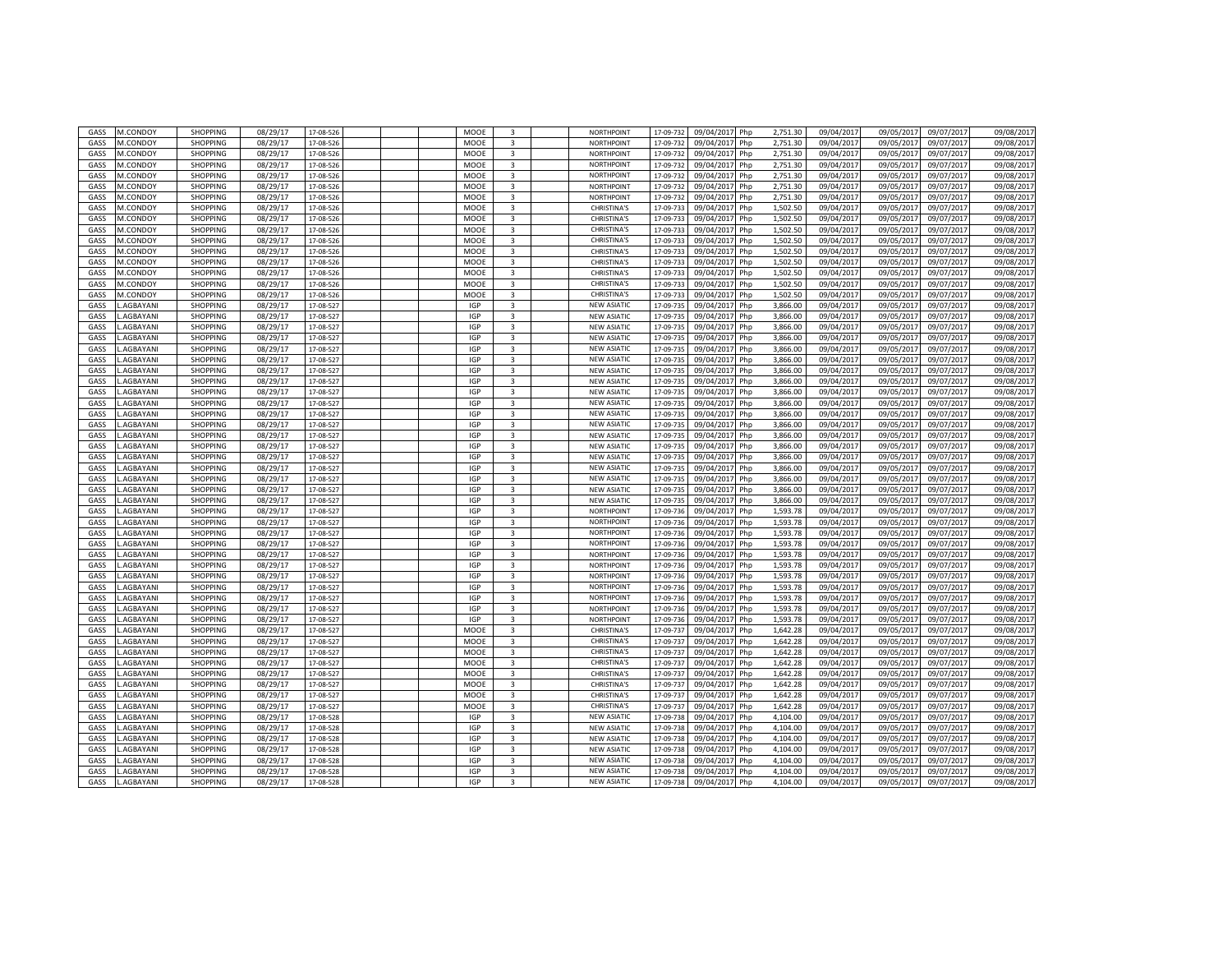| GASS        | AGBAYANI           | SHOPPING        | 08/29/17 | 17-08-528 |  | <b>IGP</b> | $\overline{3}$          | <b>NEW ASIATIC</b>   | 17-09-738             | 09/04/201<br>Php  | 4,104.00 | 09/04/201  | 09/05/201  | 09/07/201  | 09/08/2017 |
|-------------|--------------------|-----------------|----------|-----------|--|------------|-------------------------|----------------------|-----------------------|-------------------|----------|------------|------------|------------|------------|
| GASS        | <b>AGBAYANI</b>    | <b>SHOPPING</b> | 08/29/17 | 17-08-528 |  | <b>IGP</b> | $\overline{3}$          | <b>NEW ASIATIC</b>   | 17-09-738             | 09/04/2017<br>Php | 4,104.00 | 09/04/2017 | 09/05/2017 | 09/07/2017 | 09/08/2017 |
| GASS        | <b>AGBAYANI</b>    | <b>SHOPPING</b> | 08/29/17 | 17-08-528 |  | <b>IGP</b> | $\overline{\mathbf{3}}$ | <b>NEW ASIATIC</b>   | 17-09-73              | 09/04/201<br>Php  | 4,104.00 | 09/04/2017 | 09/05/201  | 09/07/2017 | 09/08/2017 |
| GASS        | <b>AGBAYANI</b>    | <b>SHOPPING</b> | 08/29/17 | 17-08-528 |  | IGP        | 3                       | <b>NEW ASIATIC</b>   | 17-09-738             | 09/04/2017<br>Php | 4,104.00 | 09/04/201  | 09/05/201  | 09/07/2017 | 09/08/2017 |
|             |                    |                 |          |           |  |            |                         |                      |                       |                   |          |            |            |            |            |
| GASS        | <b>AGBAYANI</b>    | <b>SHOPPING</b> | 08/29/17 | 17-08-52  |  | IGP        | 3                       | <b>NEW ASIATIC</b>   | 17-09-73              | 09/04/201<br>Php  | 4,104.00 | 09/04/201  | 09/05/201  | 09/07/201  | 09/08/2017 |
| GASS        | <b>AGBAYANI</b>    | SHOPPING        | 08/29/17 | 17-08-528 |  | IGP        | $\overline{\mathbf{3}}$ | <b>NEW ASIATIC</b>   | 17-09-73              | 09/04/201<br>Php  | 4,104.00 | 09/04/201  | 09/05/201  | 09/07/201  | 09/08/2017 |
| GASS        | <b>AGBAYANI</b>    | <b>SHOPPING</b> | 08/29/17 | 17-08-528 |  | <b>IGP</b> | $\overline{\mathbf{3}}$ | <b>NEW ASIATIC</b>   | 17-09-73              | 09/04/201<br>Php  | 4,104.00 | 09/04/2017 | 09/05/2017 | 09/07/2017 | 09/08/2017 |
| GASS        | <b>AGBAYANI</b>    | SHOPPING        | 08/29/17 | 17-08-52  |  | <b>IGP</b> | $\overline{3}$          | NORTHPOINT           | 17-09-73              | 09/04/201<br>Php  | 2,560.50 | 09/04/201  | 09/05/201  | 09/07/201  | 09/08/2017 |
| GASS        | .AGBAYANI          | SHOPPING        | 08/29/17 | 17-08-528 |  | <b>IGP</b> | $\overline{3}$          | NORTHPOINT           | 17-09-739             | 09/04/201<br>Php  | 2,560.50 | 09/04/2017 | 09/05/201  | 09/07/2017 | 09/08/2017 |
| GASS        | <b>AGBAYANI</b>    | SHOPPING        | 08/29/17 | 17-08-52  |  | <b>IGP</b> | $\overline{3}$          | NORTHPOINT           | 17-09-73              | 09/04/201<br>Php  | 2,560.50 | 09/04/201  | 09/05/201  | 09/07/201  | 09/08/2017 |
| GASS        | AGBAYANI.          | <b>SHOPPING</b> | 08/29/17 | 17-08-528 |  | <b>IGP</b> | 3                       | NORTHPOINT           | 17-09-73              | 09/04/2017<br>Php | 2,560.50 | 09/04/2017 | 09/05/2017 | 09/07/2017 | 09/08/2017 |
| GASS        | <b>AGBAYANI</b>    | <b>SHOPPING</b> | 08/29/17 | 17-08-528 |  | <b>IGP</b> | $\overline{3}$          | <b>NORTHPOINT</b>    | 17-09-73              | 09/04/201<br>Php  | 2,560.50 | 09/04/201  | 09/05/201  | 09/07/2017 | 09/08/2017 |
| GASS        | <b>AGBAYANI</b>    | SHOPPING        | 08/29/17 | 17-08-528 |  | <b>IGP</b> | 3                       | NORTHPOINT           | 17-09-739             | 09/04/2017<br>Php | 2,560.50 | 09/04/201  | 09/05/201  | 09/07/2017 | 09/08/2017 |
| GASS        | <b>AGBAYANI</b>    | <b>SHOPPING</b> | 08/29/17 | 17-08-528 |  | IGP        | 3                       | <b>NORTHPOINT</b>    | 17-09-73              | 09/04/201<br>Php  | 2,560.50 | 09/04/201  | 09/05/201  | 09/07/201  | 09/08/2017 |
| GASS        | AGBAYANI           | <b>SHOPPING</b> | 08/29/17 | 17-08-528 |  | <b>IGP</b> | $\overline{\mathbf{3}}$ | <b>NORTHPOINT</b>    | 17-09-73              | 09/04/201<br>Php  | 2,560.50 | 09/04/201  | 09/05/201  | 09/07/201  | 09/08/2017 |
| GASS        | <b>AGBAYANI</b>    | <b>SHOPPING</b> | 08/29/17 | 17-08-528 |  | IGP        | 3                       | <b>NORTHPOINT</b>    | 17-09-73              | 09/04/201<br>Php  | 2,560.50 | 09/04/201  | 09/05/2017 | 09/07/201  | 09/08/2017 |
|             |                    |                 |          |           |  | IGP        | 3                       | <b>NORTHPOINT</b>    |                       |                   | 2,560.50 |            | 09/05/201  |            |            |
| GASS        | AGBAYANI           | <b>SHOPPING</b> | 08/29/17 | 17-08-52  |  |            |                         |                      | 17-09-73              | 09/04/201<br>Php  |          | 09/04/201  |            | 09/07/201  | 09/08/2017 |
| GASS        | <b>AGBAYANI</b>    | <b>SHOPPING</b> | 08/29/17 | 17-08-528 |  | <b>IGP</b> | $\overline{3}$          | NORTHPOINT           | 17-09-739             | 09/04/2017<br>Php | 2,560.50 | 09/04/2017 | 09/05/201  | 09/07/2017 | 09/08/2017 |
| GASS        | <b>AGBAYANI</b>    | <b>SHOPPING</b> | 08/29/17 | 17-08-52  |  | <b>IGP</b> | $\overline{3}$          | NORTHPOINT           | 17-09-73              | 09/04/201<br>Php  | 2,560.50 | 09/04/201  | 09/05/201  | 09/07/201  | 09/08/2017 |
| GASS        | <b>AGBAYANI</b>    | <b>SHOPPING</b> | 08/29/17 | 17-08-528 |  | <b>IGP</b> | 3                       | <b>NORTHPOINT</b>    | 17-09-739             | 09/04/2017<br>Php | 2,560.50 | 09/04/2017 | 09/05/201  | 09/07/2017 | 09/08/2017 |
| GASS        | <b>AGBAYANI</b>    | <b>SHOPPING</b> | 08/29/17 | 17-08-52  |  | MOOE       | 3                       | <b>CHRISTINA'S</b>   | 17-09-740             | 09/04/201<br>Php  | 1,502.50 | 09/04/201  | 09/05/201  | 09/07/201  | 09/08/2017 |
| GASS        | <b>AGBAYANI</b>    | <b>SHOPPING</b> | 08/29/17 | 17-08-528 |  | MOOE       | 3                       | <b>CHRISTINA'S</b>   | 17-09-740             | 09/04/2017<br>Php | 1,502.50 | 09/04/201  | 09/05/201  | 09/07/2017 | 09/08/2017 |
| GASS        | <b>AGBAYANI</b>    | <b>SHOPPING</b> | 08/29/17 | 17-08-528 |  | MOOE       | 3                       | <b>CHRISTINA'S</b>   | 17-09-740             | 09/04/201<br>Php  | 1,502.50 | 09/04/2017 | 09/05/2017 | 09/07/2017 | 09/08/2017 |
| GASS        | AGBAYANI           | <b>SHOPPING</b> | 08/29/17 | 17-08-528 |  | MOOE       | $\overline{\mathbf{3}}$ | <b>CHRISTINA'S</b>   | 17-09-740             | 09/04/201<br>Php  | 1,502.50 | 09/04/2017 | 09/05/201  | 09/07/2017 | 09/08/2017 |
| GASS        | <b>AGBAYANI</b>    | <b>SHOPPING</b> | 08/29/17 | 17-08-528 |  | MOOE       | 3                       | <b>CHRISTINA'S</b>   | 17-09-740             | 09/04/201<br>Php  | 1,502.50 | 09/04/201  | 09/05/201  | 09/07/201  | 09/08/2017 |
| GASS        | <b>AGBAYANI</b>    | <b>SHOPPING</b> | 08/29/17 | 17-08-528 |  | MOOE       | 3                       | <b>CHRISTINA'S</b>   | 17-09-740             | 09/04/201<br>Php  | 1,502.50 | 09/04/201  | 09/05/201  | 09/07/201  | 09/08/2017 |
| GASS        | AGBAYANI.          | <b>SHOPPING</b> | 08/29/17 | 17-08-528 |  | MOOE       | 3                       | <b>CHRISTINA'S</b>   | 17-09-740             | 09/04/2017<br>Php | 1,502.50 | 09/04/2017 | 09/05/201  | 09/07/2017 | 09/08/2017 |
| GASS        | <b>AGBAYANI</b>    | <b>SHOPPING</b> | 08/29/17 | 17-08-52  |  | MOOE       | 3                       | <b>CHRISTINA'S</b>   | 17-09-74              | 09/04/201<br>Php  | 1,502.50 | 09/04/201  | 09/05/201  | 09/07/201  | 09/08/2017 |
| GASS        | <b>AGBAYANI</b>    | <b>SHOPPING</b> | 08/29/17 | 17-08-528 |  | MOOE       | $\overline{3}$          | <b>CHRISTINA'S</b>   | 17-09-740             | 09/04/201<br>Php  | 1,502.50 | 09/04/2017 | 09/05/201  | 09/07/2017 | 09/08/2017 |
| GASS        | <b>AGBAYANI</b>    | <b>SHOPPING</b> | 08/29/17 | 17-08-527 |  | <b>IGP</b> | $\overline{\mathbf{3}}$ | CHRISTINA'S          | 17-09-747             | 09/04/201<br>Php  | 637.50   | 09/04/201  | 09/05/201  | 09/07/201  | 09/08/2017 |
| GASS        | <b>AGBAYANI</b>    | <b>SHOPPING</b> | 08/29/17 | 17-08-527 |  | IGP        | 3                       | CHRISTINA'S          |                       | 09/04/2017        | 637.50   | 09/04/201  | 09/05/201  | 09/07/2017 | 09/08/2017 |
|             |                    |                 |          | 17-08-527 |  | <b>IGP</b> |                         |                      | 17-09-74<br>17-09-747 | Php               |          |            |            |            |            |
| GASS        | <b>AGBAYANI</b>    | SHOPPING        | 08/29/17 |           |  |            | 3                       | <b>CHRISTINA'S</b>   |                       | 09/04/201<br>Php  | 637.50   | 09/04/2017 | 09/05/2017 | 09/07/2017 | 09/08/2017 |
| GASS        | <b>AGBAYANI</b>    | <b>SHOPPING</b> | 08/29/17 | 17-08-52  |  | <b>IGP</b> | $\overline{3}$          | <b>CHRISTINA'S</b>   | 17-09-74              | 09/04/201<br>Php  | 637.50   | 09/04/201  | 09/05/201  | 09/07/201  | 09/08/2017 |
| GASS        | <b>AGBAYANI</b>    | <b>SHOPPING</b> | 08/29/17 | 17-08-52  |  | <b>IGP</b> | 3                       | <b>CHRISTINA'S</b>   | 17-09-74              | 09/04/201<br>Php  | 637.50   | 09/04/201  | 09/05/201  | 09/07/201  | 09/08/2017 |
| GASS        | <b>AGBAYANI</b>    | <b>SHOPPING</b> | 08/29/17 | 17-08-52  |  | <b>IGP</b> | $\overline{3}$          | <b>CHRISTINA'S</b>   | 17-09-74              | 09/04/201<br>Php  | 637.50   | 09/04/201  | 09/05/201  | 09/07/201  | 09/08/2017 |
| GASS        | <b>R.PAGULAYAN</b> | <b>SHOPPING</b> | 08/29/17 | 17-08-531 |  | IGP        |                         | <b>UNITED PETRON</b> | 17-09-757             | 09/07/2017        |          | 09/07/2017 | 09/08/2017 | 09/09/2017 | 09/10/2017 |
| GASS        | <b>MARQUEZ</b>     | <b>SHOPPING</b> | 09/06/17 | 17-09-538 |  | <b>IGP</b> |                         | UNITED PETRON        | 17-08-75              | 09/06/201         |          | 09/06/2017 | 09/07/2017 | 09/09/2017 | 09/10/2017 |
| GASS        | <b>.ORMILLA</b>    | <b>SHOPPING</b> | 08/23/17 | 17-08-512 |  | MOOE       | $\overline{3}$          | VICSON               | 17-09-753             | 09/05/2017<br>Php | 6.430.00 | 09/05/201  | 09/06/201  | 09/10/2017 | 09/11/2017 |
| <b>GASS</b> | R.ORMILLA          | <b>SHOPPING</b> | 08/23/17 | 17-08-512 |  | MOOE       | 3                       | VICSON               | 17-09-753             | 09/05/201<br>Php  | 6.430.00 | 09/05/201  | 09/06/201  | 09/10/201  | 09/11/2017 |
| GASS        | .DARAUAY           | <b>SHOPPING</b> | 08/25/17 | 17-08-517 |  | <b>IGP</b> | $\overline{3}$          | <b>NORTHPOINT</b>    | 17-09-750             | 09/05/2017<br>Php | 1.726.00 | 09/05/2017 | 09/06/201  | 09/10/2017 | 09/11/2017 |
| GASS        | .DARAUAY           | <b>SHOPPING</b> | 08/25/17 | 17-08-517 |  | <b>IGP</b> | 3                       | NORTHPOINT           | 17-09-750             | 09/05/201<br>Php  | 1,726.00 | 09/05/2017 | 09/06/2017 | 09/10/2017 | 09/11/2017 |
| GASS        | DARAUAY            | <b>SHOPPING</b> | 08/25/17 | 17-08-51  |  | <b>IGP</b> | $\overline{3}$          | <b>NORTHPOINT</b>    | 17-09-75              | 09/05/201<br>Php  | 1,726.00 | 09/05/201  | 09/06/201  | 09/10/201  | 09/11/2017 |
| GASS        | .DARAUAY           | <b>SHOPPING</b> | 08/25/17 | 17-08-51  |  | <b>IGP</b> | 3                       | NORTHPOINT           | 17-09-750             | 09/05/201<br>Php  | 1,726.00 | 09/05/201  | 09/06/201  | 09/10/201  | 09/11/2017 |
| GASS        | .DARAUAY           | SHOPPING        | 08/25/17 | 17-08-51  |  | IGP        | $\overline{3}$          | <b>NORTHPOINT</b>    | 17-09-750             | 09/05/201<br>Php  | 1,726.00 | 09/05/201  | 09/06/201  | 09/10/201  | 09/11/2017 |
| GASS        | .DARAUAY           | <b>SHOPPING</b> | 08/25/17 | 17-08-517 |  | <b>IGP</b> | $\overline{3}$          | NORTHPOINT           | 17-09-750             | 09/05/2017<br>Php | 1,726.00 | 09/05/2017 | 09/06/2017 | 09/10/2017 | 09/11/2017 |
| GASS        | .DARAUAY           | SHOPPING        | 08/25/17 | 17-08-517 |  | <b>IGP</b> | 3                       | NORTHPOINT           | 17-09-750             | 09/05/201<br>Php  | 1,726.00 | 09/05/2017 | 09/06/2017 | 09/10/2017 | 09/11/2017 |
|             |                    |                 |          |           |  |            | $\overline{3}$          |                      |                       |                   |          |            |            |            |            |
| GASS        | .DARAUAY           | <b>SHOPPING</b> | 08/25/17 | 17-08-517 |  | IGP        |                         | NORTHPOINT           | 17-09-750             | 09/05/201<br>Php  | 1,726.00 | 09/05/201  | 09/06/201  | 09/10/2017 | 09/11/2017 |
| GASS        | .DARAUAY           | <b>SHOPPING</b> | 08/25/17 | 17-08-51  |  | IGP        | 3                       | NORTHPOINT           | 17-09-750             | 09/05/201<br>Php  | 1,726.00 | 09/05/201  | 09/06/201  | 09/10/201  | 09/11/2017 |
| GASS        | .DARAUAY           | <b>SHOPPING</b> | 08/25/17 | 17-08-517 |  | IGP        | $\overline{3}$          | <b>NORTHPOINT</b>    | 17-09-750             | 09/05/201<br>Php  | 1,726.00 | 09/05/2017 | 09/06/201  | 09/10/2017 | 09/11/2017 |
| GASS        | .DARAUAY           | <b>SHOPPING</b> | 08/25/17 | 17-08-517 |  | IGP        | 3                       | NORTHPOINT           | 17-09-750             | 09/05/201<br>Php  | 1,726.00 | 09/05/2017 | 09/06/2017 | 09/10/2017 | 09/11/2017 |
| GASS        | <b>DARAUAY</b>     | SHOPPING        | 08/25/17 | 17-08-51  |  | <b>IGP</b> | $\overline{3}$          | <b>NORTHPOINT</b>    | 17-09-75              | 09/05/201<br>Php  | 1,726.00 | 09/05/201  | 09/06/201  | 09/10/201  | 09/11/2017 |
| GASS        | .DARAUAY           | <b>SHOPPING</b> | 08/25/17 | 17-08-517 |  | <b>IGP</b> | $\overline{3}$          | NORTHPOINT           | 17-09-750             | 09/05/2017<br>Php | 1,726.00 | 09/05/2017 | 09/06/201  | 09/10/2017 | 09/11/2017 |
| GASS        | .DARAUAY           | SHOPPING        | 08/25/17 | 17-08-51  |  | IGP        | $\overline{\mathbf{3}}$ | <b>NORTHPOINT</b>    | 17-09-75              | 09/05/201<br>Php  | 1,726.00 | 09/05/201  | 09/06/201  | 09/10/201  | 09/11/2017 |
| GASS        | .DARAUAY           | <b>SHOPPING</b> | 08/25/17 | 17-08-517 |  | <b>IGP</b> | $\overline{\mathbf{3}}$ | NORTHPOINT           | 17-09-750             | 09/05/2017<br>Php | 1,726.00 | 09/05/2017 | 09/06/201  | 09/10/2017 | 09/11/2017 |
| GASS        | .DARAUAY           | SHOPPING        | 08/25/17 | 17-08-51  |  | <b>IGP</b> | $\overline{3}$          | <b>NEW ASIATIC</b>   | 17-09-75              | 09/05/201<br>Php  | 2,202.00 | 09/05/201  | 09/06/201  | 09/10/201  | 09/11/2017 |
| GASS        | .DARAUAY           | <b>SHOPPING</b> | 08/25/17 | 17-08-517 |  | IGP        | $\overline{\mathbf{3}}$ | <b>NEW ASIATIC</b>   | 17-09-75              | 09/05/201<br>Php  | 2,202.00 | 09/05/2017 | 09/06/201  | 09/10/201  | 09/11/2017 |
| GASS        | .DARAUAY           | <b>SHOPPING</b> | 08/25/17 | 17-08-517 |  | IGP        | $\overline{3}$          | <b>NEW ASIATIC</b>   | 17-09-75              | 09/05/201<br>Php  | 2,202.00 | 09/05/201  | 09/06/201  | 09/10/201  | 09/11/2017 |
| GASS        | <b>DARAUAY</b>     | <b>SHOPPING</b> | 08/25/17 | 17-08-517 |  | IGP        | $\overline{3}$          | <b>NEW ASIATIO</b>   | 17-09-75              | 09/05/201<br>Php  | 2,202.00 | 09/05/201  | 09/06/201  | 09/10/201  | 09/11/2017 |
| GASS        | <b>DARAUAY</b>     | <b>SHOPPING</b> | 08/25/17 | 17-08-51  |  | IGP        | 3                       | <b>NEW ASIATIO</b>   | 17-09-75              | 09/05/201<br>Php  | 2,202.00 | 09/05/201  | 09/06/201  | 09/10/201  | 09/11/2017 |
| GASS        | .DARAUAY           | <b>SHOPPING</b> | 08/25/17 | 17-08-517 |  | <b>IGP</b> | 3                       | <b>NEW ASIATIC</b>   | 17-09-75              | 09/05/201<br>Php  | 2,202.00 | 09/05/201  | 09/06/201  | 09/10/201  |            |
|             |                    |                 |          |           |  |            |                         |                      |                       |                   |          |            |            |            | 09/11/2017 |
| GASS        | .DARAUAY           | <b>SHOPPING</b> | 08/25/17 | 17-08-517 |  | <b>IGP</b> | $\overline{3}$          | <b>NEW ASIATIC</b>   | 17-09-751             | Php<br>09/05/2017 | 2,202.00 | 09/05/2017 | 09/06/2017 | 09/10/2017 | 09/11/2017 |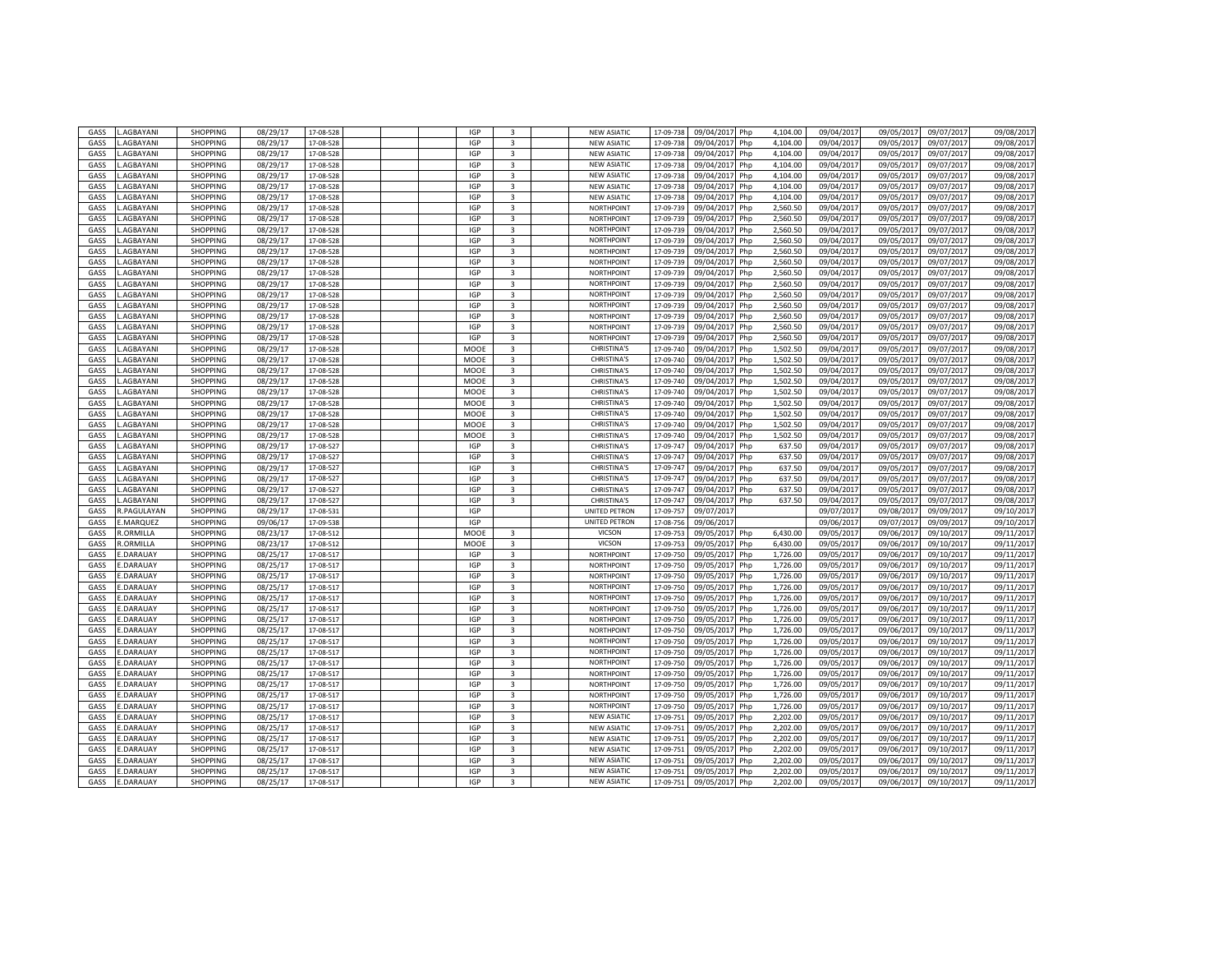| GASS         | .DARAUAY                       | SHOPPING                           | 08/25/17             | 17-08-517             |  | <b>IGP</b>         | $\overline{3}$          | <b>NEW ASIATIC</b>              | 17-09-75               | 09/05/2017<br>Php                     | 2,202.00             | 09/05/201               | 09/06/201               | 09/10/201               | 09/11/2017               |
|--------------|--------------------------------|------------------------------------|----------------------|-----------------------|--|--------------------|-------------------------|---------------------------------|------------------------|---------------------------------------|----------------------|-------------------------|-------------------------|-------------------------|--------------------------|
| GASS         | .DARAUAY                       | <b>SHOPPING</b>                    | 08/25/17             | 17-08-517             |  | <b>IGP</b>         | $\overline{3}$          | <b>NEW ASIATIC</b>              | 17-09-75:              | 09/05/2017<br>Php                     | 2,202.00             | 09/05/2017              | 09/06/2017              | 09/10/2017              | 09/11/2017               |
| GASS         | .DARAUAY                       | <b>SHOPPING</b>                    | 08/25/17             | 17-08-517             |  | <b>IGP</b>         | $\overline{\mathbf{3}}$ | <b>NEW ASIATIC</b>              | 17-09-75               | 09/05/201<br>Php                      | 2,202.00             | 09/05/2017              | 09/06/201               | 09/10/2017              | 09/11/2017               |
| GASS         | .DARAUAY                       | <b>SHOPPING</b>                    | 08/25/17             | 17-08-517             |  | IGP                | 3                       | <b>NEW ASIATIC</b>              | 17-09-75               | 09/05/2017<br>Php                     | 2,202.00             | 09/05/201               | 09/06/201               | 09/10/2017              | 09/11/2017               |
| <b>GASS</b>  | .DARAUAY                       | <b>SHOPPING</b>                    | 08/25/17             | 17-08-51              |  | IGP                | 3                       | <b>NEW ASIATIC</b>              | 17-09-75               | 09/05/201<br>Php                      | 2,202.00             | 09/05/201               | 09/06/201               | 09/10/201               | 09/11/2017               |
|              |                                |                                    |                      |                       |  |                    |                         |                                 |                        |                                       |                      |                         |                         |                         |                          |
| GASS         | .DARAUAY                       | SHOPPING                           | 08/25/17             | 17-08-517             |  | IGP                | $\overline{\mathbf{3}}$ | <b>NEW ASIATIC</b>              | 17-09-75               | 09/05/201<br>Php                      | 2,202.00             | 09/05/201               | 09/06/201               | 09/10/201               | 09/11/2017               |
| GASS         | .DARAUAY                       | SHOPPING                           | 08/25/17             | 17-08-517             |  | <b>IGP</b>         | 3                       | <b>NEW ASIATIC</b>              | 17-09-75               | 09/05/201<br>Php                      | 2,202.00             | 09/05/2017              | 09/06/2017              | 09/10/201               | 09/11/2017               |
| GASS         | <b>DARAUAY</b>                 | SHOPPING                           | 08/25/17             | 17-08-51              |  | <b>IGP</b>         | $\overline{\mathbf{3}}$ | <b>NEW ASIATIC</b>              | 17-09-75               | 09/05/201<br>Php                      | 2,202.00             | 09/05/201               | 09/06/201               | 09/10/201               | 09/11/2017               |
| GASS         | DARAUAY                        | SHOPPING                           | 08/25/17             | 17-08-517             |  | <b>IGP</b>         | $\overline{3}$          | <b>NEW ASIATIC</b>              | 17-09-75               | Php<br>09/05/2017                     | 2,202.00             | 09/05/2017              | 09/06/201               | 09/10/2017              | 09/11/2017               |
| GASS         | .DARAUAY                       | <b>SHOPPING</b>                    | 08/25/17             | 17-08-51              |  | <b>IGP</b>         | $\overline{3}$          | <b>NEW ASIATIC</b>              | 17-09-75               | 09/05/201<br>Php                      | 2,202.00             | 09/05/201               | 09/06/201               | 09/10/201               | 09/11/2017               |
| GASS         | <b>DARAUAY</b>                 | <b>SHOPPING</b>                    | 08/25/17             | 17-08-517             |  | <b>IGP</b>         | 3                       | <b>NEW ASIATIC</b>              | 17-09-75:              |                                       | 2,202.00             | 09/05/2017              | 09/06/201               |                         | 09/11/2017               |
|              |                                |                                    |                      |                       |  |                    |                         |                                 |                        | 09/05/2017<br>Php                     |                      |                         |                         | 09/10/2017              |                          |
| GASS         | .DARAUAY                       | <b>SHOPPING</b>                    | 08/25/17             | 17-08-517             |  | <b>IGP</b>         | $\overline{\mathbf{3}}$ | <b>NEW ASIATIO</b>              | 17-09-75               | 09/05/201<br>Php                      | 2.202.00             | 09/05/201               | 09/06/201               | 09/10/201               | 09/11/2017               |
| GASS         | .DARAUAY                       | <b>SHOPPING</b>                    | 08/25/17             | 17-08-517             |  | IGP                | 3                       | <b>CHRISTINA'S</b>              | 17-09-75               | 09/05/2017<br>Php                     | 1,107.50             | 09/05/2017              | 09/06/201               | 09/10/2017              | 09/11/2017               |
| GASS         | <b>DARAUAY</b>                 | <b>SHOPPING</b>                    | 08/25/17             | 17-08-517             |  | <b>IGP</b>         | 3                       | <b>CHRISTINA'S</b>              | 17-09-75               | 09/05/201<br>Php                      | 1,107.50             | 09/05/2017              | 09/06/2017              | 09/10/2017              | 09/11/2017               |
| GASS         | <b>DARAUAY</b>                 | <b>SHOPPING</b>                    | 08/25/17             | 17-08-517             |  | <b>IGP</b>         | 3                       | <b>CHRISTINA'S</b>              | 17-09-75               | 09/05/201<br>Php                      | 1,107.50             | 09/05/201               | 09/06/201               | 09/10/2017              | 09/11/2017               |
| GASS         | .DARAUAY                       | <b>SHOPPING</b>                    | 08/25/17             | 17-08-517             |  | <b>IGP</b>         | 3                       | <b>CHRISTINA'S</b>              | 17-09-75               | 09/05/201<br>Php                      | 1,107.50             | 09/05/201               | 09/06/201               | 09/10/201               | 09/11/2017               |
|              |                                |                                    | 08/25/17             |                       |  | IGP                | $\overline{3}$          | <b>CHRISTINA'S</b>              |                        |                                       |                      |                         | 09/06/201               |                         | 09/11/2017               |
| GASS         | .DARAUAY                       | <b>SHOPPING</b>                    |                      | 17-08-517             |  |                    |                         |                                 | 17-09-75               | 09/05/201<br>Php                      | 1,107.50             | 09/05/201               |                         | 09/10/201               |                          |
| GASS         | .DARAUAY                       | <b>SHOPPING</b>                    | 08/25/17             | 17-08-517             |  | IGP                | $\overline{3}$          | CHRISTINA'S                     | 17-09-75               | 09/05/2017<br>Php                     | 1,107.50             | 09/05/2017              | 09/06/2017              | 09/10/2017              | 09/11/2017               |
| GASS         | .DARAUAY                       | <b>SHOPPING</b>                    | 08/25/17             | 17-08-51              |  | <b>IGP</b>         | 3                       | <b>CHRISTINA'S</b>              | 17-09-75               | 09/05/201<br>Php                      | 1,107.50             | 09/05/201               | 09/06/201               | 09/10/201               | 09/11/2017               |
| GASS         | .DARAUAY                       | <b>SHOPPING</b>                    | 08/25/17             | 17-08-517             |  | <b>IGP</b>         | 3                       | <b>CHRISTINA'S</b>              | 17-09-75               | 09/05/2017<br>Php                     | 1.107.50             | 09/05/2017              | 09/06/201               | 09/10/2017              | 09/11/2017               |
| GASS         | .DARAUAY                       | <b>SHOPPING</b>                    | 08/25/17             | 17-08-517             |  | <b>IGP</b>         | 3                       | CHRISTINA'S                     | 17-09-75               | 09/05/201<br>Php                      | 1.107.50             | 09/05/201               | 09/06/201               | 09/10/201               | 09/11/2017               |
| GASS         | .ORMILLA                       | <b>SHOPPING</b>                    | 08/24/17             | 17-08-515             |  | MOOE               | 3                       | <b>EMC DIAMOND</b>              | 17-09-74               | 09/05/201<br>Php                      | 15,900.00            | 09/05/201               | 09/06/201               | 09/10/201               | 09/11/2017               |
|              | .ORMILLA                       |                                    | 08/24/17             |                       |  |                    |                         | <b>EMC DIAMOND</b>              |                        |                                       |                      |                         |                         |                         |                          |
| GASS         |                                | <b>SHOPPING</b>                    |                      | 17-08-515             |  | MOOE               | 3                       |                                 | 17-09-749              | 09/05/201<br>Php                      | 15,900.00            | 09/05/2017              | 09/06/2017              | 09/10/2017              | 09/11/2017               |
| GASS         | .ORMILLA                       | <b>SHOPPING</b>                    | 08/24/17             | 17-08-515             |  | MOOE               | $\overline{3}$          | <b>EMC DIAMOND</b>              | 17-09-74               | 09/05/201<br>Php                      | 15,900.00            | 09/05/201               | 09/06/201               | 09/10/201               | 09/11/2017               |
| GASS         | .ORMILLA                       | <b>SHOPPING</b>                    | 08/24/17             | 17-08-515             |  | MOOE               | 3                       | <b>EMC DIAMOND</b>              | 17-09-749              | 09/05/201<br>Php                      | 15,900.00            | 09/05/201               | 09/06/201               | 09/10/201               | 09/11/2017               |
| GASS         | .ORMILLA                       | SHOPPING                           | 08/24/17             | 17-08-515             |  | MOOE               | $\overline{3}$          | <b>EMC DIAMOND</b>              | 17-09-74               | 09/05/201<br>Php                      | 15,900.00            | 09/05/201               | 09/06/201               | 09/10/201               | 09/11/2017               |
| GASS         | <b>.ORMILLA</b>                | <b>SHOPPING</b>                    | 08/24/17             | 17-08-515             |  | MOOE               | 3                       | <b>EMC DIAMOND</b>              | 17-09-74               | 09/05/2017<br>Php                     | 15,900.00            | 09/05/2017              | 09/06/2017              | 09/10/2017              | 09/11/2017               |
| GASS         | CONDE                          | <b>SHOPPING</b>                    | 08/25/17             | 17-08-519             |  | MOOE               | $\overline{3}$          | <b>E.G CHUA</b>                 | 17-09-77               | 09/07/201<br>Php                      | 9.025.00             | 09/07/2017              | 09/08/201               | 09/10/2017              | 09/11/2017               |
| GASS         | .CONDE                         | <b>SHOPPING</b>                    | 08/25/17             | 17-08-519             |  | MOOE               | 3                       | <b>E.G CHUA</b>                 | 17-09-77               | 09/07/201<br>Php                      | 9,025.00             | 09/07/201               | 09/08/201               | 09/10/2017              | 09/11/2017               |
|              |                                |                                    |                      |                       |  |                    |                         |                                 |                        |                                       |                      |                         |                         |                         |                          |
| <b>GASS</b>  | .CONDE                         | <b>SHOPPING</b>                    | 08/25/17             | 17-08-519             |  | MOOE               | 3                       | <b>E.G CHUA</b>                 | 17-09-77               | 09/07/201<br>Php                      | 9,025.00             | 09/07/201               | 09/08/201               | 09/10/201               | 09/11/2017               |
| GASS         | .CONDE                         | SHOPPING                           | 08/25/17             | 17-08-519             |  | MOOE               | $\overline{3}$          | <b>E.G CHUA</b>                 | 17-09-77               | 09/07/201<br>Php                      | 9,025.00             | 09/07/201               | 09/08/201               | 09/10/201               | 09/11/2017               |
| GASS         | D.COLUMNA                      | SHOPPING                           | 08/10/17             | 17-08-490             |  | MOOE               | 3                       | NEW IDEAL BAZAAR                | 17-09-769              | 09/07/201<br>Php                      | 3,325.00             | 09/07/2017              | 09/08/2017              | 09/10/201               | 09/11/2017               |
| GASS         | D.COLUMNA                      | SHOPPING                           | 08/10/17             | 17-08-490             |  | MOOE               | $\overline{3}$          | <b>NEW IDEAL BAZAAR</b>         | 17-09-76               | 09/07/201<br>Php                      | 3,325.00             | 09/07/201               | 09/08/201               | 09/10/201               | 09/11/2017               |
| GASS         | <b>D.COLUMNA</b>               | <b>SHOPPING</b>                    | 08/10/17             | 17-08-490             |  | MOOE               | $\overline{3}$          | <b>NEW PUBLIC</b>               | 17-09-770              | 09/07/2017<br>Php                     | 250.00               | 09/07/2017              | 09/08/201               | 09/10/2017              | 09/11/2017               |
| GASS         | D.COLUMNA                      | <b>SHOPPING</b>                    |                      |                       |  | MOOE               | 3                       | <b>NEW PUBLIC</b>               | 17-09-77               | 09/07/201                             | 250.00               | 09/07/201               |                         | 09/10/201               |                          |
|              |                                |                                    | 08/10/17             | 17-08-490             |  |                    |                         |                                 |                        | Php                                   |                      |                         | 09/08/201               |                         | 09/11/2017               |
| GASS         | R.QUERAL                       | <b>SHOPPING</b>                    | 08/08/17             | 17-08-481             |  | <b>IGP</b>         | 3                       | NEW IDEAL BAZAAR                | 17-09-764              | 09/07/2017<br>Php                     | 492.00               | 09/07/2017              | 09/08/201               | 09/10/2017              | 09/11/2017               |
| GASS         | R.QUERAL                       | SHOPPING                           | 08/08/17             | 17-08-481             |  | <b>IGP</b>         | $\overline{\mathbf{3}}$ | NEW IDEAL BAZAAR                | 17-09-764              | 09/07/201<br>Php                      | 492.00               | 09/07/201               | 09/08/201               | 09/10/201               | 09/11/2017               |
| GASS         | <b>.QUERAL</b>                 | <b>SHOPPING</b>                    | 08/08/17             | 17-08-481             |  | <b>IGP</b>         | 3                       | NEW IDEAL BAZAAR                | 17-09-764              | 09/07/201<br>Php                      | 492.00               | 09/07/2017              | 09/08/201               | 09/10/201               | 09/11/2017               |
| GASS         | <b>.QUERAL</b>                 | <b>SHOPPING</b>                    | 08/08/17             | 17-08-481             |  | MOOE               | 3                       | <b>NEW PUBLIC</b>               | 17-09-765              | 09/07/201<br>Php                      | 50.00                | 09/07/2017              | 09/08/201               | 09/10/2017              | 09/11/2017               |
| GASS         | .QUERAL                        | SHOPPING                           | 08/08/17             | 17-08-481             |  | MOOE               | $\overline{\mathbf{3}}$ | <b>NEW PUBLIC</b>               | 17-09-76               | 09/07/201<br>Php                      | 50.00                | 09/07/201               | 09/08/201               | 09/10/201               | 09/11/2017               |
| GASS         | .ALEJO                         | <b>SHOPPING</b>                    | 08/25/17             | 17-08-522             |  | IGP                | 3                       | <b>EMC DIAMOND</b>              | 17-09-76               | Php<br>09/07/201                      | 8,650.00             | 09/07/201               | 09/08/201               | 09/10/201               | 09/11/2017               |
|              |                                |                                    |                      |                       |  |                    |                         |                                 |                        |                                       |                      |                         |                         |                         |                          |
| GASS         | ALEJO                          | <b>SHOPPING</b>                    | 08/25/17             | 17-08-522             |  | <b>IGP</b>         | $\overline{3}$          | <b>EMC DIAMOND</b>              | 17-09-763              | 09/07/201<br>Php                      | 8,650.00             | 09/07/201               | 09/08/201               | 09/10/201               | 09/11/2017               |
| GASS         | D.QUIZZAGAN                    | <b>SHOPPING</b>                    | 09/04/17             | 17-09-535             |  | IGP                | $\overline{3}$          | NORTHPOINT                      | 17-09-758              | 09/07/2017<br>Php                     | 805.60               | 09/07/2017              | 09/08/201               | 09/10/2017              | 09/11/2017               |
| GASS         | D.QUIZZAGAN                    | <b>SHOPPING</b>                    | 09/04/17             | 17-09-535             |  | <b>IGP</b>         | 3                       | <b>NORTHPOINT</b>               | 17-09-75               | 09/07/201<br>Php                      | 805.60               | 09/07/2017              | 09/08/201               | 09/10/201               | 09/11/2017               |
| GASS         | D.QUIZZAGAN                    | <b>SHOPPING</b>                    | 09/04/17             | 17-09-535             |  | <b>IGP</b>         | 3                       | <b>NORTHPOINT</b>               | 17-09-75               | 09/07/2017<br>Php                     | 805.60               | 09/07/201               | 09/08/201               | 09/10/201               | 09/11/2017               |
| GASS         | D.QUIZZAGAN                    | <b>SHOPPING</b>                    | 09/04/17             | 17-09-535             |  | <b>IGP</b>         | 3                       | <b>NORTHPOINT</b>               | 17-09-75               | 09/07/201<br>Php                      | 805.60               | 09/07/201               | 09/08/201               | 09/10/201               | 09/11/2017               |
| GASS         | D.QUIZZAGAN                    | <b>SHOPPING</b>                    | 09/04/17             | 17-09-535             |  | MOOE               | 3                       | <b>NEW ASIATIO</b>              | 17-09-75               | 09/07/201<br>Php                      | 3,575.00             | 09/07/2017              | 09/08/201               | 09/10/201               | 09/11/2017               |
|              |                                |                                    |                      |                       |  |                    |                         | <b>NEW ASIATIC</b>              |                        |                                       | 3.575.00             |                         | 09/08/2017              | 09/10/2017              | 09/11/2017               |
| GASS         | D.QUIZZAGAN                    | <b>SHOPPING</b>                    | 09/04/17             | 17-09-535             |  | MOOE               | 3                       |                                 | 17-09-75               | 09/07/201<br>Php                      |                      | 09/07/2017              |                         |                         |                          |
| GASS         | D.QUIZZAGAN                    | <b>SHOPPING</b>                    | 09/04/17             | 17-09-535             |  | MOOE               | $\overline{3}$          | <b>NEW ASIATIO</b>              | 17-09-75               | 09/07/201<br>Php                      | 3,575.00             | 09/07/201               | 09/08/201               | 09/10/201               | 09/11/2017               |
| GASS         | D.QUIZZAGAN                    | <b>SHOPPING</b>                    | 09/04/17             | 17-09-535             |  | MOOE               | 3                       | <b>NEW ASIATIC</b>              | 17-09-75               | 09/07/201<br>Php                      | 3,575.00             | 09/07/201               | 09/08/201               | 09/10/201               | 09/11/2017               |
| GASS         | D.QUIZZAGAN                    | SHOPPING                           | 09/04/17             | 17-09-535             |  | MOOE               | $\overline{3}$          | <b>NEW ASIATIC</b>              | 17-09-75               | 09/07/201<br>Php                      | 3,575.00             | 09/07/201               | 09/08/201               | 09/10/201               | 09/11/2017               |
| GASS         | D.QUIZZAGAN                    | SHOPPING                           | 09/04/17             | 17-09-535             |  | MOOE               | 3                       | <b>NEW ASIATIC</b>              | 17-09-75               | 09/07/2017<br>Php                     | 3,575.00             | 09/07/2017              | 09/08/2017              | 09/10/2017              | 09/11/2017               |
| GASS         | D.QUIZZAGAN                    | <b>SHOPPING</b>                    | 09/04/17             | 17-09-535             |  | MOOE               | $\overline{\mathbf{3}}$ | <b>NEW ASIATIC</b>              | 17-09-75               | 09/07/201<br>Php                      | 3,575.00             | 09/07/201               | 09/08/201               | 09/10/2017              | 09/11/2017               |
| GASS         | D.QUIZZAGAN                    | <b>SHOPPING</b>                    | 09/04/17             | 17-09-535             |  | IGP                | $\overline{\mathbf{3}}$ | <b>CHRISTINA'S</b>              | 17-09-760              | 09/07/2017<br>Php                     | 1,480.10             | 09/07/201               | 09/08/201               | 09/10/2017              | 09/11/2017               |
|              |                                |                                    |                      |                       |  |                    |                         |                                 |                        |                                       |                      |                         |                         |                         |                          |
| <b>GASS</b>  | D.QUIZZAGAN                    | <b>SHOPPING</b>                    | 09/04/17             | 17-09-53              |  | IGP                | 3                       | <b>CHRISTINA'S</b>              | 17-09-760              | 09/07/201<br>Php                      | 1,480.10             | 09/07/201               | 09/08/201               | 09/10/201               | 09/11/2017               |
| GASS         | D.QUIZZAGAN                    | SHOPPING                           | 09/04/17             | 17-09-535             |  | <b>IGP</b>         | $\overline{\mathbf{3}}$ | <b>CHRISTINA'S</b>              | 17-09-760              | 09/07/201<br>Php                      | 1,480.10             | 09/07/2017              | 09/08/2017              | 09/10/201               | 09/11/2017               |
| GASS         | D.QUIZZAGAN                    | <b>SHOPPING</b>                    | 09/04/17             | 17-09-535             |  | <b>IGP</b>         | $\overline{3}$          | <b>CHRISTINA'S</b>              | 17-09-760              | 09/07/201<br>Php                      | 1,480.10             | 09/07/201               | 09/08/201               | 09/10/201               | 09/11/2017               |
|              |                                |                                    |                      |                       |  |                    |                         |                                 |                        |                                       |                      |                         |                         |                         |                          |
|              |                                |                                    |                      |                       |  |                    | $\overline{3}$          | <b>CHRISTINA'S</b>              |                        |                                       |                      |                         |                         |                         |                          |
| GASS         | .QUIZZAGAN                     | SHOPPING                           | 09/04/17             | 17-09-53              |  | <b>IGP</b>         |                         |                                 | 17-09-76               | 09/07/201<br>Php                      | 1,480.10             | 09/07/201               | 09/08/201               | 09/10/201               | 09/11/2017               |
| GASS         | D.QUIZZAGAN                    | <b>SHOPPING</b>                    | 09/04/17             | 17-09-535             |  | <b>IGP</b>         | $\overline{3}$          | <b>CHRISTINA'S</b>              | 17-09-760              | Php<br>09/07/2017                     | 1,480.10             | 09/07/2017              | 09/08/201               | 09/10/201               | 09/11/2017               |
| GASS<br>GASS | D.QUIZZAGAN<br><b>I.UNISTA</b> | <b>SHOPPING</b><br><b>SHOPPING</b> | 09/04/17<br>08/25/17 | 17-09-53<br>17-08-523 |  | <b>IGP</b><br>MOOE | $\overline{3}$<br>3     | <b>CHRISTINA'S</b><br>5A'S AUTO | 17-09-760<br>17-09-767 | 09/07/201<br>Php<br>09/07/2017<br>Php | 1,480.10<br>1,140.00 | 09/07/201<br>09/07/2017 | 09/08/201<br>09/08/2017 | 09/10/201<br>09/10/2017 | 09/11/2017<br>09/11/2017 |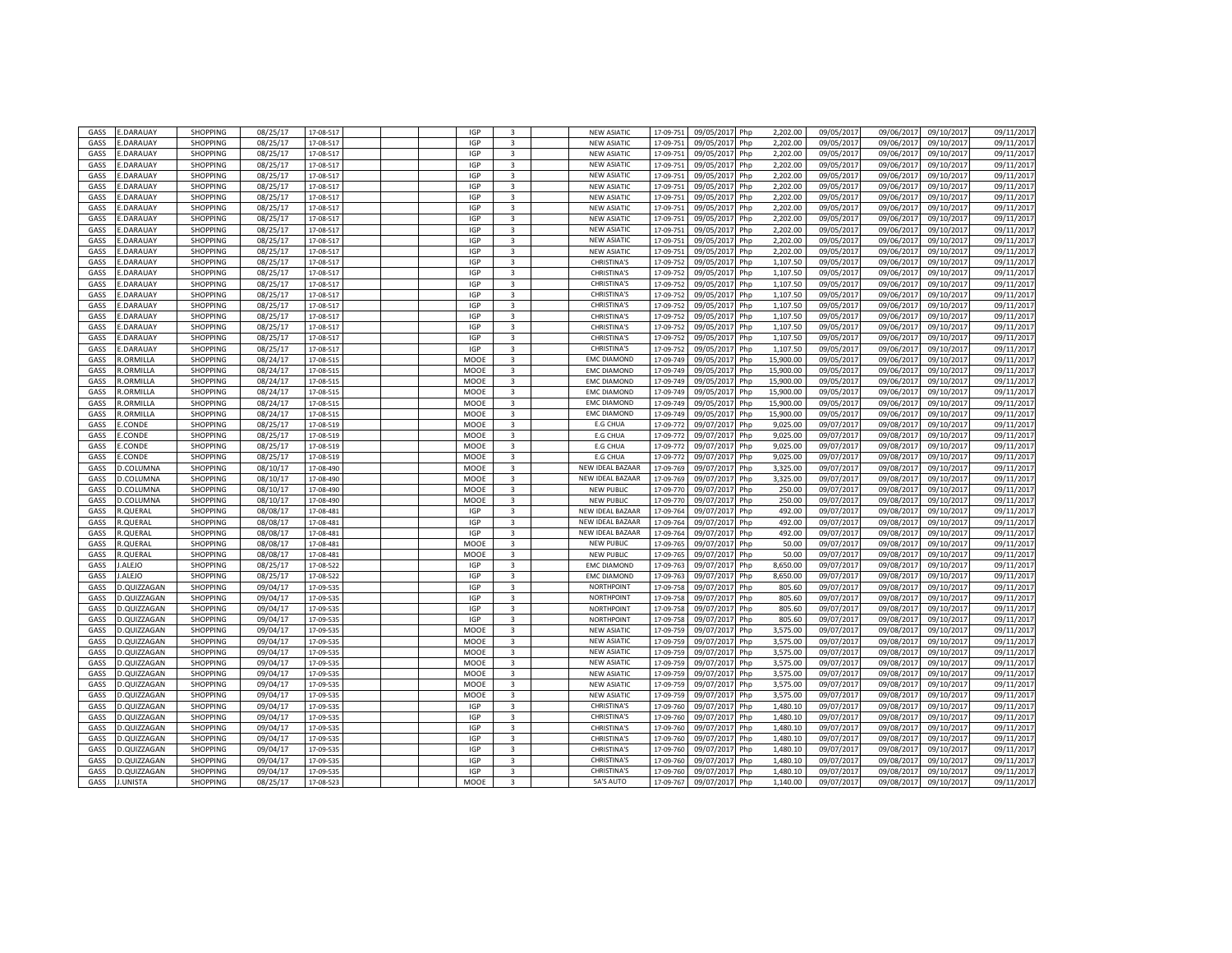| GASS | <b>J.UNISTA</b>   | <b>SHOPPING</b>             | 08/25/17 | 17-08-523 |  | MOOE       | $\overline{3}$          | 5A'S AUTO               | 17-09-767      | 09/07/201<br>Php  | 1,140.00  | 09/07/2017 | 09/08/201  | 09/10/201  | 09/11/2017 |
|------|-------------------|-----------------------------|----------|-----------|--|------------|-------------------------|-------------------------|----------------|-------------------|-----------|------------|------------|------------|------------|
| GASS | .UNISTA           | <b>SHOPPING</b>             | 08/25/17 | 17-08-523 |  | MOOE       | 3                       | 5A'S AUTO               | 17-09-767      | 09/07/2017<br>Php | 1,140.00  | 09/07/2017 | 09/08/201  | 09/10/2017 | 09/11/2017 |
| GASS | .UNISTA           | SHOPPING                    | 08/25/17 | 17-08-523 |  | MOOE       | 3                       | 5A'S AUTO               | 17-09-76       | 09/07/201<br>Php  | 1,140.00  | 09/07/201  | 09/08/201  | 09/10/201  | 09/11/2017 |
| GASS | ALEJO             | <b>SHOPPING</b>             | 08/25/17 | 17-08-52  |  | <b>IGP</b> | $\overline{3}$          | 5A'S AUTO               | 17-09-76       | 09/07/201<br>Php  | 5,275.00  | 09/07/201  | 09/08/201  | 09/10/201  | 09/11/2017 |
| GASS | ALEJO             | <b>SHOPPING</b>             | 08/25/17 | 17-08-521 |  | <b>IGP</b> | 3                       | 5A'S AUTO               | 17-09-768      | 09/07/201         | 5,275.00  | 09/07/2017 | 09/08/2017 | 09/10/2017 | 09/11/2017 |
|      |                   | SHOPPING                    |          |           |  |            | $\overline{\mathbf{3}}$ |                         |                | Php               |           |            |            |            |            |
| GASS | ALEJO             |                             | 08/25/17 | 17-08-521 |  | <b>IGP</b> |                         | 5A'S AUTO               | 17-09-768      | 09/07/201<br>Php  | 5,275.00  | 09/07/2017 | 09/08/201  | 09/10/201  | 09/11/201  |
| GASS | ALEJO             | SHOPPING                    | 08/25/17 | 17-08-521 |  | <b>IGP</b> | $\overline{\mathbf{3}}$ | 5A'S AUTO               | 17-09-768      | 09/07/201<br>Php  | 5,275.00  | 09/07/2017 | 09/08/201  | 09/10/201  | 09/11/2017 |
| GASS | ALEJO             | SHOPPING                    | 08/25/17 | 17-08-521 |  | <b>IGP</b> | $\overline{\mathbf{3}}$ | 5A'S AUTO               | 17-09-768      | 09/07/201<br>Php  | 5,275.00  | 09/07/201  | 09/08/201  | 09/10/201  | 09/11/2017 |
| GASS | ALEJO             | <b>SHOPPING</b>             | 08/25/17 | 17-08-521 |  | <b>IGP</b> | $\overline{3}$          | <b>5A'S AUTO</b>        | 17-09-768      | 09/07/2017<br>Php | 5,275.00  | 09/07/2017 | 09/08/201  | 09/10/2017 | 09/11/2017 |
| GASS | ALEJO             | <b>SHOPPING</b>             | 08/25/17 | 17-08-522 |  | <b>IGP</b> | $\overline{\mathbf{3}}$ | 5A'S AUTO               | 17-09-76       | 09/07/201<br>Php  | 13.930.00 | 09/07/2017 | 09/08/201  | 09/10/201  | 09/11/2017 |
| GASS | .ALEJO            | SHOPPING                    | 08/25/17 | 17-08-522 |  | <b>IGP</b> | 3                       | 5A'S AUTO               | 17-09-762      | 09/07/2017<br>Php | 13,930.00 | 09/07/2017 | 09/08/201  | 09/10/2017 | 09/11/2017 |
| GASS | ALEJO             | SHOPPING                    | 08/25/17 | 17-08-52  |  | <b>IGP</b> | 3                       | 5A'S AUTO               | 17-09-76       | 09/07/201<br>Php  | 13,930.00 | 09/07/201  | 09/08/201  | 09/10/201  | 09/11/2017 |
| GASS | .ALEJO            | <b>SHOPPING</b>             | 08/25/17 | 17-08-522 |  | <b>IGP</b> | 3                       | 5A'S AUTO               | 17-09-76       | 09/07/201<br>Php  | 13,930.00 | 09/07/201  | 09/08/201  | 09/10/201  | 09/11/2017 |
| GASS | ALEJO             | <b>SHOPPING</b>             | 08/25/17 | 17-08-522 |  | <b>IGP</b> | 3                       | 5A'S AUTO               | 17-09-76       | 09/07/201<br>Php  | 13,930.00 | 09/07/2017 | 09/08/201  | 09/10/2017 | 09/11/2017 |
| GASS | .ALEJO            | <b>SHOPPING</b>             | 08/25/17 | 17-08-522 |  | <b>IGP</b> | $\overline{\mathbf{3}}$ | VICSON                  | 17-09-76       | 09/07/201<br>Php  | 1,245.00  | 09/07/2017 | 09/08/201  | 09/10/201  | 09/11/2017 |
| GASS | ALEJO             | <b>SHOPPING</b>             | 08/25/17 | 17-08-522 |  | IGP        | 3                       | VICSON                  | 17-09-761      | 09/07/2017<br>Php | 1,245.00  | 09/07/2017 | 09/08/201  | 09/10/2017 | 09/11/2017 |
| GASS | .ALEJO            | SHOPPING                    | 08/25/17 | 17-08-522 |  | <b>IGP</b> | $\overline{3}$          | VICSON                  | 17-09-76       | 09/07/201<br>Php  | 1,245.00  | 09/07/2017 | 09/08/201  | 09/10/201  | 09/11/2017 |
| GASS | .CONTILLO         | <b>SHOPPING</b>             | 08/15/17 | 17-08-503 |  | MOOE       | 3                       | APARRI COMPUTER         | 17-09-754      | 09/05/2017<br>Php | 6,430.00  | 09/05/2017 | 09/06/201  | 09/07/2017 | 09/08/2017 |
| GASS | .CONTILLO         | <b>SHOPPING</b>             | 08/15/17 | 17-08-50  |  | MOOE       | $\overline{\mathbf{3}}$ | <b>APARRI COMPUTER</b>  | 17-09-754      | 09/05/201<br>Php  | 6,430.00  | 09/05/201  | 09/06/201  | 09/07/201  | 09/08/2017 |
|      |                   |                             |          |           |  | MOOE       |                         |                         |                |                   |           |            |            |            |            |
| GASS | .BOLANDO          | <b>SHOPPING</b>             | 09/08/17 | 17-09-554 |  |            | 3                       | <b>APARRI ECONOMY</b>   | 17-09-778      | 09/11/2017<br>Php | 12,000.00 | 09/11/2017 | 09/12/201  | 09/13/201  | 09/14/2017 |
| GASS | .NEPOMUCENO       | SHOPPING                    | 09/06/17 | 17-09-541 |  | MOOE       | $\overline{\mathbf{3}}$ | ECONOMY                 | 17-09-77       | 09/07/201<br>Php  | 10,670.00 | 09/07/2017 | 09/08/201  | 09/11/201  | 09/12/2017 |
| GASS | .NEPOMUCENO       | SHOPPING                    | 09/06/17 | 17-09-541 |  | MOOE       | 3                       | ECONOMY                 | 17-09-77       | 09/07/201<br>Php  | 10,670.00 | 09/07/201  | 09/08/201  | 09/11/201  | 09/12/2017 |
| GASS | .NEPOMUCENC       | SHOPPING                    | 09/06/17 | 17-09-541 |  | MOOE       | 3                       | <b>ECONOMY</b>          | 17-09-77       | 09/07/201<br>Php  | 10,670.00 | 09/07/2017 | 09/08/2017 | 09/11/201  | 09/12/2017 |
| GASS | .NEPOMUCENO       | SHOPPING                    | 09/06/17 | 17-09-541 |  | MOOE       | 3                       | <b>ECONOMY</b>          | 17-09-77       | 09/07/201<br>Php  | 10,670.00 | 09/07/2017 | 09/08/201  | 09/11/201  | 09/12/2017 |
| GASS | NEPOMUCENC        | <b>SHOPPING</b>             | 09/06/17 | 17-09-541 |  | MOOE       | $\overline{3}$          | <b>ECONOMY</b>          | 17-09-77       | 09/07/2017<br>Php | 10,670.00 | 09/07/2017 | 09/08/201  | 09/11/201  | 09/12/2017 |
| GASS | NEPOMUCENO        | <b>SHOPPING</b>             | 09/06/17 | 17-09-54  |  | MOOE       | $\overline{\mathbf{3}}$ | ECONOMY                 | 17-09-77       | 09/07/201<br>Php  | 10,670.00 | 09/07/2017 | 09/08/201  | 09/11/201  | 09/12/2017 |
| GASS | NEPOMUCENO        | <b>SHOPPING</b>             | 09/06/17 | 17-09-541 |  | MOOE       | 3                       | ECONOMY                 | 17-09-775      | 09/07/2017<br>Php | 10,670.00 | 09/07/2017 | 09/08/201  | 09/11/201  | 09/12/2017 |
| GASS | NEPOMUCENO        | <b>SHOPPING</b>             | 09/06/17 | 17-09-541 |  | MOOE       | $\overline{3}$          | ECONOMY                 | 17-09-77       | 09/07/201<br>Php  | 10,670.00 | 09/07/2017 | 09/08/201  | 09/11/201  | 09/12/2017 |
| GASS | .NEPOMUCENC       | SHOPPING                    | 09/06/17 | 17-09-541 |  | MOOE       | 3                       | ECONOMY                 | 17-09-77       | 09/07/2017<br>Php | 10,670.00 | 09/07/2017 | 09/08/201  | 09/11/201  | 09/12/2017 |
| GASS | .NEPOMUCENO       | <b>SHOPPING</b>             | 09/06/17 | 17-09-541 |  | MOOE       | $\overline{3}$          | <b>ECONOMY</b>          | 17-09-77       | 09/07/201<br>Php  | 10,670.00 | 09/07/2017 | 09/08/201  | 09/11/201  | 09/12/2017 |
| GASS | CONDE             | <b>SHOPPING</b>             | 08/25/17 | 17-08-519 |  | MOOE       | 3                       | ECONOMY                 | 17-09-77       | 09/07/201<br>Php  | 45,015.00 | 09/07/201  | 09/08/201  | 09/11/201  | 09/12/2017 |
| GASS | CONDE             | <b>SHOPPING</b>             | 08/25/17 | 17-08-519 |  | MOOE       | 3                       | ECONOMY                 | 17-09-77       | 09/07/201<br>Php  | 45,015.00 | 09/07/201  | 09/08/201  | 09/11/201  | 09/12/2017 |
| GASS | CONDE             | SHOPPING                    | 08/25/17 | 17-08-519 |  | MOOE       | 3                       | ECONOMY                 | 17-09-77       | 09/07/201<br>Php  | 45,015.00 | 09/07/201  | 09/08/201  | 09/11/201  | 09/12/201  |
| GASS | CONDE.            | <b>SHOPPING</b>             | 08/25/17 | 17-08-519 |  | MOOF       | $\overline{3}$          | <b>ECONOMY</b>          | 17-09-774      | 09/07/2017<br>Php | 45,015.00 | 09/07/2017 | 09/08/201  | 09/11/2017 | 09/12/2017 |
|      |                   |                             |          |           |  |            |                         | ECONOMY                 |                |                   |           |            |            |            |            |
| GASS | CONDE             | <b>SHOPPING</b>             | 08/25/17 | 17-08-519 |  | MOOE       | $\overline{\mathbf{3}}$ |                         | $17 - 09 - 77$ | 09/07/201<br>Php  | 45,015.00 | 09/07/2017 | 09/08/201  | 09/11/201  | 09/12/2017 |
| GASS | CONDE.            | <b>SHOPPING</b>             | 08/25/17 | 17-08-519 |  | MOOE       | $\overline{\mathbf{3}}$ | ECONOMY                 | 17-09-774      | 09/07/2017<br>Php | 45,015.00 | 09/07/2017 | 09/08/201  | 09/11/201  | 09/12/2017 |
| GASS | CONDE.            | <b>SHOPPING</b>             | 08/25/17 | 17-08-519 |  | MOOE       | $\overline{3}$          | ECONOMY                 | $17 - 09 - 77$ | 09/07/201<br>Php  | 45.015.00 | 09/07/201  | 09/08/201  | 09/11/201  | 09/12/2017 |
| GASS | CONDE.            | <b>SHOPPING</b>             | 08/25/17 | 17-08-519 |  | MOOE       | 3                       | ECONOMY                 | 17-09-77       | 09/07/201<br>Php  | 45,015.00 | 09/07/2017 | 09/08/201  | 09/11/201  | 09/12/2017 |
| GASS | .DOMINGO          | <b>SHOPPING</b>             | 09/11/17 | 17-09-557 |  |            | 3                       | PHIL. DUPLICATORS       | 17-09-77       | 09/07/201<br>Php  | 3.734.00  | 09/07/2017 | 09/08/2017 | 09/11/201  | 09/12/2017 |
| GASS | AQUINO            | <b>SHOPPING</b>             | 09/06/17 | 17-09-539 |  | <b>IGP</b> | $\overline{3}$          | CLAIRE ALESSANDRA       | 17-09-780      | 09/11/201<br>Php  | 23,700.00 | 09/11/201  | 09/12/201  | 09/14/201  | 09/15/2017 |
| GASS | AQUINO            | <b>SHOPPING</b>             | 09/06/17 | 17-09-539 |  | <b>IGP</b> | 3                       | CLAIRE ALESSANDRA       | 17-09-780      | 09/11/201<br>Php  | 23,700.00 | 09/11/201  | 09/12/201  | 09/14/201  | 09/15/2017 |
| GASS | LUBBUI            | SHOPPING                    | 09/06/17 | 17-09-546 |  | IGP        | $\overline{3}$          | CLAIRE ALESSANDRA       | 17-09-781      | 09/11/201<br>Php  | 23,700.00 | 09/11/201  | 09/12/201  | 09/14/201  | 09/15/201  |
| GASS | <b>LUBBUI</b>     | SHOPPING                    | 09/06/17 | 17-09-546 |  | <b>IGP</b> | $\overline{3}$          | CLAIRE ALESSANDRA       | 17-09-781      | 09/11/2017<br>Php | 23,700.00 | 09/11/2017 | 09/12/201  | 09/14/2017 | 09/15/2017 |
| GASS | LUBBUI            | SHOPPING                    | 09/06/17 | 17-09-546 |  | <b>IGP</b> | $\overline{\mathbf{3}}$ | CLAIRE ALESSANDRA       | 17-09-781      | 09/11/201<br>Php  | 23,700.00 | 09/11/2017 | 09/12/201  | 09/14/201  | 09/15/2017 |
| GASS | .LUBBUI           | <b>SHOPPING</b>             | 09/06/17 | 17-09-546 |  | <b>IGP</b> | 3                       | CLAIRE ALESSANDRA       | 17-09-781      | 09/11/2017<br>Php | 23,700.00 | 09/11/201  | 09/12/201  | 09/14/201  | 09/15/2017 |
| GASS | <b>LUBBUI</b>     | SHOPPING                    | 09/06/17 | 17-09-546 |  | <b>IGP</b> | 3                       | CLAIRE ALESSANDRA       | 17-09-781      | 09/11/201<br>Php  | 23,700.00 | 09/11/201  | 09/12/201  | 09/14/201  | 09/15/2017 |
| GASS | .MARQUEZ          | SHOPPING                    | 09/11/17 | 17-09-558 |  | IGP        |                         | UNITED PETRON           | 17-09-78       | 09/11/201<br>Php  | 1,743.23  | 09/11/2017 | 09/12/201  | 09/14/201  | 09/15/2017 |
| GASS | MARQUEZ           | SHOPPING                    | 09/11/17 | 17-09-558 |  | <b>IGP</b> |                         | UNITED PETRON           | 17-09-780      | 09/11/201         |           | 09/11/2017 | 09/12/201  | 09/14/201  | 09/15/2017 |
| GASS | PAGULAYAN         | <b>SHOPPING</b>             | 08/29/17 | 17-08-53: |  | IGP        |                         | UNITED PETRON           | 17-09-77       | 09/11/201         |           | 09/11/201  | 09/12/201  | 09/14/201  | 09/15/2017 |
| GASS | .ORMILLA          | SHOPPING                    | 08/24/17 | 17-08-514 |  | <b>IGP</b> | 3                       | NEW IDEAL BAZAAR        | 17-09-78       | 09/11/2017<br>Php | 1,375.00  | 09/11/2017 | 09/12/201  | 09/14/201  | 09/15/2017 |
| GASS | .ORMILLA          |                             |          |           |  | <b>IGP</b> | $\overline{3}$          | <b>NEW IDEAL BAZAAR</b> |                | 09/11/201<br>Php  | 1,375.00  |            |            |            | 09/15/2017 |
|      | ORMILLA           | SHOPPING<br><b>SHOPPING</b> | 08/24/17 | 17-08-514 |  | <b>IGP</b> | $\overline{3}$          |                         | 17-09-78       |                   |           | 09/11/201  | 09/12/201  | 09/14/201  |            |
| GASS |                   |                             | 08/24/17 | 17-08-514 |  |            |                         | <b>NEW IDEAL BAZAAR</b> | 17-09-781      | 09/11/2017<br>Php | 1,375.00  | 09/11/2017 | 09/12/2017 | 09/14/2017 | 09/15/2017 |
| GASS | ORMILLA           | <b>SHOPPING</b>             | 08/24/17 | 17-08-514 |  | <b>IGP</b> | $\overline{\mathbf{3}}$ | NEW IDEAL BAZAAR        | 17-09-78       | 09/11/201<br>Php  | 1,375.00  | 09/11/201  | 09/12/201  | 09/14/201  | 09/15/2017 |
| GASS | ORMILLA           | SHOPPING                    | 08/24/17 | 17-08-514 |  | <b>IGP</b> | 3                       | NEW IDEAL BAZAAR        | 17-09-78       | 09/11/2017<br>Php | 1,375.00  | 09/11/201  | 09/12/201  | 09/14/201  | 09/15/2017 |
| GASS | .PAGULAYAN        | SHOPPING                    | 08/29/17 | 17-08-53  |  | <b>IGP</b> | 3                       | VICSON                  | 17-09-78       | 09/11/201<br>Php  | 12,555.00 | 09/11/201  | 09/12/201  | 09/14/201  | 09/15/2017 |
| GASS | .PAGULAYAN        | SHOPPING                    | 08/29/17 | 17-08-531 |  | <b>IGP</b> | 3                       | VICSON                  | 17-09-783      | 09/11/201<br>Php  | 12,555.00 | 09/11/2017 | 09/12/2017 | 09/14/201  | 09/15/2017 |
| GASS | .PAGULAYAN        | SHOPPING                    | 08/29/17 | 17-08-531 |  | <b>IGP</b> | 3                       | VICSON                  | 17-09-783      | 09/11/201<br>Php  | 12,555.00 | 09/11/201  | 09/12/201  | 09/14/201  | 09/15/2017 |
| GASS | PAGULAYAN         | <b>SHOPPING</b>             | 08/29/17 | 17-08-53: |  | <b>IGP</b> | 3                       | VICSON                  | 17-09-78       | 09/11/201<br>Php  | 12,555.00 | 09/11/201  | 09/12/201  | 09/14/201  | 09/15/2017 |
| GASS | .PAGULAYAN        | <b>SHOPPING</b>             | 08/29/17 | 17-08-531 |  | <b>IGP</b> | $\overline{\mathbf{3}}$ | VICSON                  | 17-09-783      | Php<br>09/11/2017 | 12,555.00 | 09/11/2017 | 09/12/201  | 09/14/201  | 09/15/2017 |
| GASS | .PAGULAYAN        | <b>SHOPPING</b>             | 08/29/17 | 17-08-53  |  | IGP        | 3                       | VICSON                  | 17-09-783      | 09/11/201<br>Php  | 12,555.00 | 09/11/201  | 09/12/201  | 09/14/201  | 09/15/201  |
| GASS | <b>.PAGULAYAN</b> | <b>SHOPPING</b>             | 08/29/17 | 17-08-531 |  | <b>IGP</b> | $\mathbf{3}$            | VICSON                  | 17-09-783      | 09/11/2017<br>Php | 12,555.00 | 09/11/2017 | 09/12/2017 | 09/14/2017 | 09/15/2017 |
|      |                   |                             |          |           |  |            |                         |                         |                |                   |           |            |            |            |            |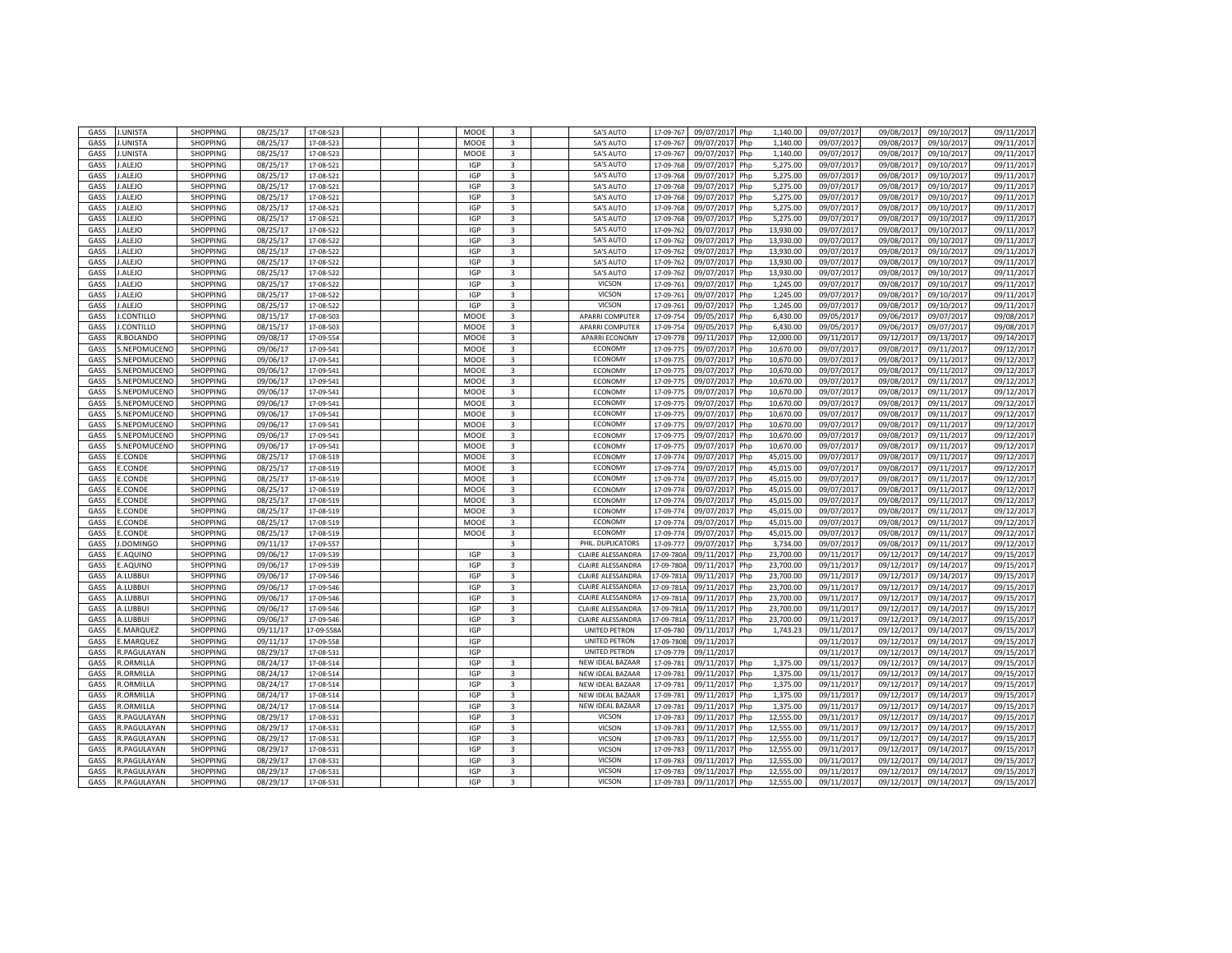| GASS | <b>R.PAGULAYAN</b> | SHOPPING        | 08/29/17 | 17-08-531 |  | <b>IGP</b> | $\overline{3}$          | VICSON             | 17-09-783 | 09/11/201<br>Php  | 12,555.00 | 09/11/201  | 09/12/201  | 09/14/201  | 09/15/2017 |
|------|--------------------|-----------------|----------|-----------|--|------------|-------------------------|--------------------|-----------|-------------------|-----------|------------|------------|------------|------------|
| GASS | .PAGULAYAN         | <b>SHOPPING</b> | 08/02/17 | 17-08-472 |  | <b>IGP</b> | $\overline{3}$          | VICSON             | 17-09-782 | 09/11/2017<br>Php | 12,555.00 | 09/11/2017 | 09/12/2017 | 09/14/2017 | 09/15/2017 |
| GASS | <b>LPAGULAYAN</b>  | <b>SHOPPING</b> | 08/02/17 | 17-08-472 |  | <b>IGP</b> | $\overline{\mathbf{3}}$ | VICSON             | 17-09-78  | 09/11/201<br>Php  | 12,555.00 | 09/11/2017 | 09/12/201  | 09/14/2017 | 09/15/2017 |
| GASS | .UNISTA            | <b>SHOPPING</b> | 08/25/17 | 17-08-523 |  | MOOE       | 3                       | TRI R APPLIANCE    | 17-09-75  | 09/05/2017<br>Php | 16,800.00 | 09/05/2017 | 09/06/201  | 09/09/2017 | 09/10/2017 |
|      |                    |                 |          |           |  |            |                         | TRI R APPLIANCE    |           |                   |           |            |            |            |            |
| GASS | .UNISTA            | SHOPPING        | 08/25/17 | 17-08-52  |  | MOOE       | 3                       |                    | 17-09-75  | 09/05/201<br>Php  | 16,800.00 | 09/05/201  | 09/06/201  | 09/09/201  | 09/10/2017 |
| GASS | .UNISTA            | SHOPPING        | 08/25/17 | 17-08-52  |  | MOOE       | $\overline{3}$          | TRI R APPLIANCE    | 17-09-75  | 09/05/201<br>Php  | 16,800.00 | 09/05/201  | 09/06/201  | 09/09/201  | 09/10/2017 |
| GASS | .UNISTA            | SHOPPING        | 08/25/17 | 17-08-523 |  | MOOE       | 3                       | TRI R APPLIANCE    | 17-09-75  | 09/05/201<br>Php  | 16,800.00 | 09/05/2017 | 09/06/201  | 09/09/201  | 09/10/2017 |
| GASS | UNISTA             | SHOPPING        | 08/25/17 | 17-08-52  |  | MOOE       | 3                       | TRI R APPLIANCE    | 17-09-75  | 09/05/201<br>Php  | 16,800.00 | 09/05/201  | 09/06/201  | 09/09/201  | 09/10/2017 |
| GASS | .UNISTA            | <b>SHOPPING</b> | 08/25/17 | 17-08-523 |  | MOOE       | $\overline{\mathbf{3}}$ | TRI R APPLIANCE    | 17-09-75  | 09/05/2017<br>Php | 16,800.00 | 09/05/2017 | 09/06/201  | 09/09/2017 | 09/10/2017 |
| GASS | .CONDE             | <b>SHOPPING</b> | 08/25/17 | 17-08-520 |  | MOOE       | $\overline{3}$          | TRI R APPLIANCE    | 17-09-75  | 09/05/201<br>Php  | 16,800.00 | 09/05/201  | 09/06/201  | 09/09/201  | 09/10/2017 |
| GASS | MARQUEZ            | <b>SHOPPING</b> | 09/12/17 | 17-09-561 |  | <b>IGP</b> | $\mathbf{3}$            | UNITED PETRON      | 17-09-784 | 09/12/201         |           | 09/12/2017 | 09/13/201  | 09/16/2017 | 09/17/2017 |
| GASS | .MARQUEZ           | <b>SHOPPING</b> | 09/12/17 | 17-09-561 |  | <b>IGP</b> | $\overline{\mathbf{3}}$ | UNITED PETRON      | 17-09-784 | 09/12/201         |           | 09/12/201  | 09/13/201  | 09/16/201  | 09/17/2017 |
| GASS | .DARAUAY           | <b>SHOPPING</b> | 08/14/17 | 17-09-496 |  | MOOE       | 3                       | KALATA             | 17-09-785 | 09/12/201         |           | 09/12/2017 | 09/13/201  | 09/16/2017 | 09/17/2017 |
| GASS | .DARAUAY           | <b>SHOPPING</b> | 09/12/17 | 17-09-560 |  | <b>IGP</b> | 3                       | <b>NEW ASIATIC</b> | 17-09-78  | 09/13/2017<br>Php | 2.020.00  | 09/13/2017 | 09/14/201  | 09/18/201  | 09/19/2017 |
| GASS | <b>DARAUAY</b>     | <b>SHOPPING</b> | 09/12/17 | 17-09-560 |  | <b>IGP</b> | $\overline{3}$          | <b>NEW ASIATIC</b> | 17-09-78  | 09/13/201<br>Php  | 2,020.00  | 09/13/2017 | 09/14/201  | 09/18/201  | 09/19/2017 |
| GASS | .DARAUAY           | SHOPPING        | 09/12/17 | 17-09-560 |  | <b>IGP</b> | 3                       | <b>NEW ASIATIC</b> | 17-09-78  | 09/13/201<br>Php  | 2,020.00  | 09/13/201  | 09/14/201  | 09/18/201  | 09/19/2017 |
| GASS | DARAUAY            | <b>SHOPPING</b> | 09/12/17 | 17-09-560 |  | IGP        | $\overline{3}$          | <b>NEW ASIATIC</b> | 17-09-78  | 09/13/201<br>Php  | 2,020.00  | 09/13/201  | 09/14/201  | 09/18/201  | 09/19/2017 |
| GASS | .DARAUAY           | <b>SHOPPING</b> | 09/12/17 | 17-09-560 |  | <b>IGP</b> | $\overline{3}$          | <b>NEW ASIATIC</b> | 17-09-787 | 09/13/2017<br>Php | 2.020.00  | 09/13/2017 | 09/14/2017 | 09/18/2017 | 09/19/2017 |
|      |                    |                 |          |           |  |            |                         |                    |           |                   |           |            |            |            |            |
| GASS | .DARAUAY           | SHOPPING        | 09/12/17 | 17-09-560 |  | <b>IGP</b> | $\overline{3}$          | <b>NEW ASIATIC</b> | 17-09-78  | 09/13/201<br>Php  | 2,020.00  | 09/13/2017 | 09/14/201  | 09/18/201  | 09/19/2017 |
| GASS | .DARAUAY           | <b>SHOPPING</b> | 09/12/17 | 17-09-560 |  | <b>IGP</b> | $\overline{3}$          | <b>NEW ASIATIC</b> | 17-09-787 | 09/13/201<br>Php  | 2.020.00  | 09/13/2017 | 09/14/201  | 09/18/2017 | 09/19/2017 |
| GASS | .DARAUAY           | <b>SHOPPING</b> | 09/12/17 | 17-09-560 |  | <b>IGP</b> | $\overline{\mathbf{3}}$ | <b>NEW ASIATIC</b> | 17-09-787 | 09/13/201<br>Php  | 2.020.00  | 09/13/201  | 09/14/201  | 09/18/201  | 09/19/2017 |
| GASS | .DARAUAY           | <b>SHOPPING</b> | 09/12/17 | 17-09-560 |  | <b>IGP</b> | $\overline{3}$          | <b>NEW ASIATIC</b> | 17-09-78  | 09/13/2017<br>Php | 2,020.00  | 09/13/201  | 09/14/201  | 09/18/201  | 09/19/2017 |
| GASS | .DARAUAY           | <b>SHOPPING</b> | 09/12/17 | 17-09-560 |  | <b>IGP</b> | 3                       | <b>NEW ASIATIC</b> | 17-09-78  | 09/13/201<br>Php  | 2.020.00  | 09/13/2017 | 09/14/2017 | 09/18/2017 | 09/19/2017 |
| GASS | <b>DARAUAY</b>     | <b>SHOPPING</b> | 09/12/17 | 17-09-560 |  | <b>IGP</b> | $\overline{3}$          | <b>NEW ASIATIC</b> | 17-09-78  | 09/13/201<br>Php  | 2.020.00  | 09/13/2017 | 09/14/201  | 09/18/201  | 09/19/2017 |
| GASS | .DARAUAY           | <b>SHOPPING</b> | 09/12/17 | 17-09-560 |  | <b>IGP</b> | 3                       | <b>NEW ASIATIC</b> | 17-09-78  | 09/13/201<br>Php  | 2,020.00  | 09/13/201  | 09/14/201  | 09/18/201  | 09/19/2017 |
| GASS | <b>DARAUAY</b>     | SHOPPING        | 09/12/17 | 17-09-560 |  | <b>IGP</b> | $\overline{\mathbf{3}}$ | <b>NEW ASIATIC</b> | 17-09-78  | 09/13/201<br>Php  | 2,020.00  | 09/13/201  | 09/14/201  | 09/18/201  | 09/19/201  |
| GASS | .DARAUAY           | <b>SHOPPING</b> | 09/12/17 | 17-09-560 |  | <b>IGP</b> | 3                       | <b>NEW ASIATIC</b> | 17-09-78  | 09/13/2017<br>Php | 2,020.00  | 09/13/2017 | 09/14/201  | 09/18/201  | 09/19/2017 |
| GASS | .DARAUAY           | SHOPPING        | 09/12/17 | 17-09-560 |  | <b>IGP</b> | 3                       | <b>NEW ASIATIC</b> | 17-09-78  | 09/13/201<br>Php  | 2,020.00  | 09/13/2017 | 09/14/201  | 09/18/201  | 09/19/2017 |
| GASS | .DARAUAY           | <b>SHOPPING</b> | 09/12/17 | 17-09-560 |  | <b>IGP</b> | 3                       | <b>NEW ASIATIC</b> | 17-09-787 | 09/13/201<br>Php  | 2,020.00  | 09/13/2017 | 09/14/201  | 09/18/201  | 09/19/2017 |
| GASS | .DARAUAY           | SHOPPING        | 09/12/17 | 17-09-560 |  | <b>IGP</b> | 3                       | NORTHPOINT         | 17-09-78  | 09/13/201<br>Php  | 532.60    | 09/13/201  | 09/14/201  | 09/18/201  | 09/19/2017 |
| GASS | .DARAUAY           | <b>SHOPPING</b> | 09/12/17 | 17-09-560 |  | IGP        | $\overline{3}$          | <b>NORTHPOINT</b>  | 17-09-78  | 09/13/201<br>Php  | 532.60    | 09/13/201  | 09/14/201  | 09/18/201  | 09/19/2017 |
| GASS | .DARAUAY           | SHOPPING        | 09/12/17 | 17-09-560 |  | <b>IGP</b> | 3                       | NORTHPOINT         | 17-09-78  | 09/13/201<br>Php  | 532.60    | 09/13/201  | 09/14/201  | 09/18/201  | 09/19/2017 |
|      |                    |                 |          |           |  |            |                         |                    |           |                   |           |            |            |            |            |
| GASS | .DARAUAY           | SHOPPING        | 09/12/17 | 17-09-560 |  | <b>IGP</b> | $\overline{3}$          | <b>NORTHPOINT</b>  | 17-09-786 | 09/13/201<br>Php  | 532.60    | 09/13/2017 | 09/14/201  | 09/18/201  | 09/19/2017 |
| GASS | .DARAUAY           | SHOPPING        | 09/12/17 | 17-09-560 |  | <b>IGP</b> | $\overline{\mathbf{3}}$ | NORTHPOINT         | 17-09-786 | 09/13/201<br>Php  | 532.60    | 09/13/2017 | 09/14/201  | 09/18/201  | 09/19/2017 |
| GASS | <b>DARAUAY</b>     | SHOPPING        | 09/12/17 | 17-09-560 |  | <b>IGP</b> | 3                       | NORTHPOINT         | 17-09-78  | 09/13/201<br>Php  | 532.60    | 09/13/201  | 09/14/201  | 09/18/201  | 09/19/2017 |
| GASS | .DARAUAY           | <b>SHOPPING</b> | 09/12/17 | 17-09-560 |  | <b>IGP</b> | 3                       | NORTHPOINT         | 17-09-78  | 09/13/201<br>Php  | 532.60    | 09/13/201  | 09/14/201  | 09/18/201  | 09/19/2017 |
| GASS | .DARAUAY           | <b>SHOPPING</b> | 09/12/17 | 17-09-560 |  | <b>IGP</b> | 3                       | CHRISTINA'S        | 17-09-78  | 09/13/201<br>Php  | 1.097.00  | 09/13/2017 | 09/14/201  | 09/18/201  | 09/19/201  |
| GASS | .DARAUAY           | <b>SHOPPING</b> | 09/12/17 | 17-09-560 |  | <b>IGP</b> | 3                       | CHRISTINA'S        | 17-09-788 | 09/13/2017<br>Php | 1,097.00  | 09/13/2017 | 09/14/201  | 09/18/201  | 09/19/2017 |
| GASS | .DARAUAY           | <b>SHOPPING</b> | 09/12/17 | 17-09-560 |  | <b>IGP</b> | 3                       | CHRISTINA'S        | 17-09-78  | 09/13/201<br>Php  | 1,097.00  | 09/13/2017 | 09/14/201  | 09/18/201  | 09/19/2017 |
| GASS | .DARAUAY           | <b>SHOPPING</b> | 09/12/17 | 17-09-560 |  | <b>IGP</b> | $\overline{3}$          | CHRISTINA'S        | 17-09-78  | 09/13/201<br>Php  | 1,097.00  | 09/13/201  | 09/14/201  | 09/18/201  | 09/19/2017 |
| GASS | .DARAUAY           | <b>SHOPPING</b> | 09/12/17 | 17-09-560 |  | <b>IGP</b> | 3                       | <b>CHRISTINA'S</b> | 17-09-788 | 09/13/201<br>Php  | 1,097.00  | 09/13/201  | 09/14/2017 | 09/18/201  | 09/19/2017 |
| GASS | <b>DARAUAY</b>     | <b>SHOPPING</b> | 09/12/17 | 17-09-560 |  | <b>IGP</b> | $\overline{3}$          | <b>CHRISTINA'S</b> | 17-09-788 | 09/13/201<br>Php  | 1,097.00  | 09/13/2017 | 09/14/201  | 09/18/201  | 09/19/2017 |
| GASS | .DARAUAY           | <b>SHOPPING</b> | 09/12/17 | 17-09-560 |  | IGP        | $\overline{3}$          | <b>CHRISTINA'S</b> | 17-09-788 | 09/13/2017<br>Php | 1.097.00  | 09/13/2017 | 09/14/2017 | 09/18/2017 | 09/19/2017 |
| GASS | .DARAUAY           | <b>SHOPPING</b> | 09/12/17 | 17-09-560 |  | <b>IGP</b> | $\overline{3}$          | <b>CHRISTINA'S</b> | 17-09-78  | 09/13/201<br>Php  | 1,097.00  | 09/13/2017 | 09/14/201  | 09/18/201  | 09/19/2017 |
| GASS | .DARAUAY           | <b>SHOPPING</b> | 09/12/17 | 17-09-560 |  | <b>IGP</b> | 3                       | <b>CHRISTINA'S</b> | 17-09-788 | 09/13/201<br>Php  | 1.097.00  | 09/13/201  | 09/14/201  | 09/18/201  | 09/19/2017 |
| GASS | .DARAUAY           | <b>SHOPPING</b> | 09/12/17 | 17-09-560 |  | <b>IGP</b> | 3                       | <b>CHRISTINA'S</b> | 17-09-788 | 09/13/201<br>Php  | 1.097.00  | 09/13/2017 | 09/14/201  | 09/18/201  | 09/19/2017 |
| GASS | .DARAUAY           | <b>SHOPPING</b> | 09/12/17 | 17-09-560 |  | <b>IGP</b> | $\overline{3}$          | CHRISTINA'S        | 17-09-788 | 09/13/2017<br>Php | 1.097.00  | 09/13/2017 | 09/14/2017 | 09/18/201  | 09/19/2017 |
| GASS | .DARAUAY           | <b>SHOPPING</b> | 09/12/17 | 17-09-560 |  | <b>IGP</b> | 3                       | <b>CHRISTINA'S</b> | 17-09-788 | 09/13/201<br>Php  | 1.097.00  | 09/13/2017 | 09/14/201  | 09/18/201  | 09/19/2017 |
|      |                    |                 |          |           |  |            |                         |                    |           |                   |           |            |            |            |            |
| GASS | DARAUAY            | <b>SHOPPING</b> | 09/12/17 | 17-09-560 |  | <b>IGP</b> | $\overline{3}$          | CHRISTINA'S        | 17-09-78  | 09/13/201<br>Php  | 1,097.00  | 09/13/201  | 09/14/201  | 09/18/201  | 09/19/2017 |
| GASS | .QUIZZAGAN         | <b>SHOPPING</b> | 09/08/17 | 17-09-551 |  | <b>IGP</b> | 3                       | NORTHPOINT         | 17-09-789 | 09/14/201<br>Php  | 2,201.80  | 09/14/201  | 09/15/201  | 09/18/201  | 09/19/2017 |
| GASS | .QUIZZAGAN         | SHOPPING        | 09/08/17 | 17-09-551 |  | IGP        | $\overline{3}$          | NORTHPOINT         | 17-09-789 | 09/14/201<br>Php  | 2,201.80  | 09/14/201  | 09/15/201  | 09/18/201  | 09/19/2017 |
| GASS | .QUIZZAGAN         | <b>SHOPPING</b> | 09/08/17 | 17-09-551 |  | <b>IGP</b> | $\overline{3}$          | NORTHPOINT         | 17-09-789 | 09/14/2017<br>Php | 2,201.80  | 09/14/2017 | 09/15/2017 | 09/18/2017 | 09/19/2017 |
| GASS | .QUIZZAGAN         | SHOPPING        | 09/08/17 | 17-09-551 |  | <b>IGP</b> | $\overline{3}$          | NORTHPOINT         | 17-09-789 | 09/14/201<br>Php  | 2,201.80  | 09/14/2017 | 09/15/201  | 09/18/2017 | 09/19/2017 |
| GASS | .QUIZZAGAN         | <b>SHOPPING</b> | 09/08/17 | 17-09-551 |  | <b>IGP</b> | $\overline{3}$          | NORTHPOINT         | 17-09-789 | 09/14/201<br>Php  | 2,201.80  | 09/14/201  | 09/15/201  | 09/18/201  | 09/19/2017 |
| GASS | .QUIZZAGAN         | SHOPPING        | 09/08/17 | 17-09-55  |  | <b>IGP</b> | 3                       | NORTHPOINT         | 17-09-789 | 09/14/201<br>Php  | 2,201.80  | 09/14/201  | 09/15/201  | 09/18/201  | 09/19/2017 |
| GASS | .QUIZZAGAN         | SHOPPING        | 09/08/17 | 17-09-551 |  | IGP        | $\overline{3}$          | NORTHPOINT         | 17-09-789 | 09/14/201<br>Php  | 2,201.80  | 09/14/2017 | 09/15/201  | 09/18/201  | 09/19/2017 |
| GASS | .QUIZZAGAN         | SHOPPING        | 09/08/17 | 17-09-55  |  | <b>IGP</b> | 3                       | NORTHPOINT         | 17-09-789 | 09/14/201<br>Php  | 2,201.80  | 09/14/201  | 09/15/201  | 09/18/201  | 09/19/2017 |
| GASS | .QUIZZAGAN         | <b>SHOPPING</b> | 09/08/17 | 17-09-55  |  | IGP        | $\overline{\mathbf{3}}$ | <b>NORTHPOINT</b>  | 17-09-78  | 09/14/201<br>Php  | 2,201.80  | 09/14/201  | 09/15/201  | 09/18/201  | 09/19/2017 |
| GASS | .QUIZZAGAN         | SHOPPING        | 09/08/17 | 17-09-551 |  | <b>IGP</b> | $\overline{\mathbf{3}}$ | NORTHPOINT         | 17-09-789 | 09/14/201<br>Php  | 2,201.80  | 09/14/2017 | 09/15/201  | 09/18/201  | 09/19/2017 |
| GASS | .QUIZZAGAN         | <b>SHOPPING</b> | 09/08/17 | 17-09-55  |  | IGP        | 3                       | <b>NEW ASIATIC</b> | 17-09-790 | 09/14/201<br>Php  | 2,482.00  | 09/14/201  | 09/15/201  | 09/18/201  | 09/19/201  |
| GASS | D.QUIZZAGAN        | <b>SHOPPING</b> | 09/08/17 | 17-09-551 |  | <b>IGP</b> | $\overline{3}$          | <b>NEW ASIATIC</b> | 17-09-790 | 09/14/2017<br>Php | 2,482.00  | 09/14/2017 | 09/15/2017 | 09/18/2017 | 09/19/2017 |
|      |                    |                 |          |           |  |            |                         |                    |           |                   |           |            |            |            |            |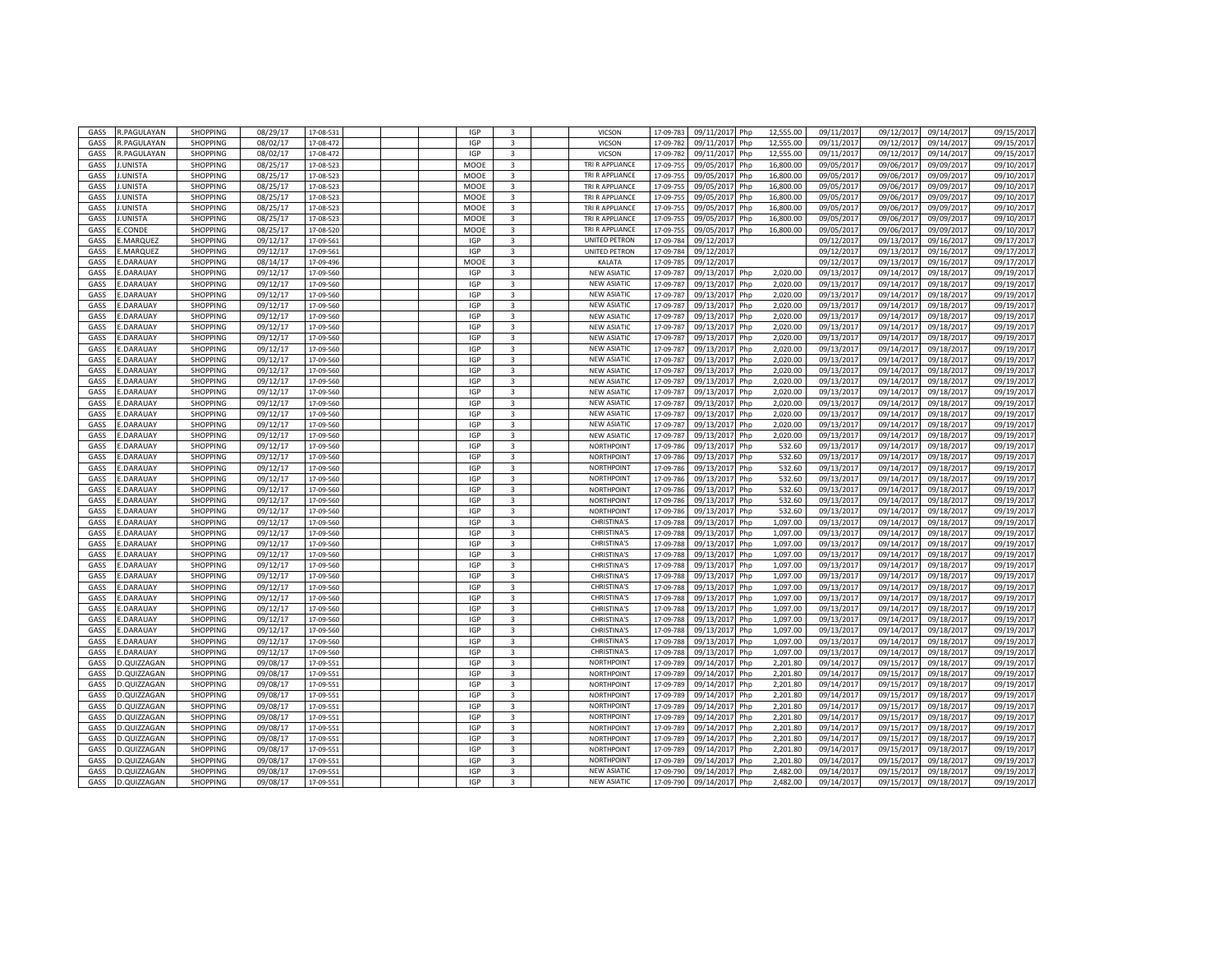| GASS        | D.QUIZZAGAN       | SHOPPING        | 09/08/17 | 17-09-55  |  | <b>IGP</b> | $\overline{3}$          | <b>NEW ASIATIC</b>     | 17-09-790 | 09/14/201<br>Php  | 2,482.00 | 09/14/201  | 09/15/201  | 09/18/201  | 09/19/2017 |
|-------------|-------------------|-----------------|----------|-----------|--|------------|-------------------------|------------------------|-----------|-------------------|----------|------------|------------|------------|------------|
| GASS        | D.QUIZZAGAN       | <b>SHOPPING</b> | 09/08/17 | 17-09-551 |  | <b>IGP</b> | $\overline{3}$          | <b>NEW ASIATIC</b>     | 17-09-790 | 09/14/2017<br>Php | 2,482.00 | 09/14/2017 | 09/15/2017 | 09/18/2017 | 09/19/2017 |
| GASS        | D.QUIZZAGAN       | <b>SHOPPING</b> | 09/08/17 | 17-09-551 |  | <b>IGP</b> | $\overline{\mathbf{3}}$ | <b>NEW ASIATIC</b>     | 17-09-79  | 09/14/201<br>Php  | 2,482.00 | 09/14/2017 | 09/15/201  | 09/18/2017 | 09/19/2017 |
| GASS        | D.QUIZZAGAN       | <b>SHOPPING</b> | 09/08/17 | 17-09-551 |  | IGP        | 3                       | <b>NEW ASIATIC</b>     | 17-09-790 | 09/14/2017<br>Php | 2,482.00 | 09/14/201  | 09/15/201  | 09/18/2017 | 09/19/2017 |
| <b>GASS</b> | D.QUIZZAGAN       | <b>SHOPPING</b> | 09/08/17 | 17-09-55  |  | IGP        | 3                       | <b>CHRISTINA'S</b>     | 17-09-79  | 09/14/201<br>Php  | 2,456.75 | 09/14/201  | 09/15/201  | 09/18/201  | 09/19/2017 |
|             |                   |                 |          |           |  |            |                         |                        |           |                   |          |            |            |            |            |
| GASS        | D.QUIZZAGAN       | SHOPPING        | 09/08/17 | 17-09-55  |  | IGP        | $\overline{3}$          | <b>CHRISTINA'S</b>     | 17-09-79  | 09/14/201<br>Php  | 2,456.75 | 09/14/201  | 09/15/201  | 09/18/201  | 09/19/2017 |
| GASS        | D.QUIZZAGAN       | <b>SHOPPING</b> | 09/08/17 | 17-09-55  |  | <b>IGP</b> | 3                       | <b>CHRISTINA'S</b>     | 17-09-79  | 09/14/201<br>Php  | 2,456.75 | 09/14/201  | 09/15/201  | 09/18/201  | 09/19/2017 |
| GASS        | D.QUIZZAGAN       | SHOPPING        | 09/08/17 | 17-09-55  |  | <b>IGP</b> | $\overline{\mathbf{3}}$ | <b>CHRISTINA'S</b>     | 17-09-79  | 09/14/201<br>Php  | 2,456.75 | 09/14/201  | 09/15/201  | 09/18/201  | 09/19/2017 |
| GASS        | D.QUIZZAGAN       | SHOPPING        | 09/08/17 | 17-09-55  |  | <b>IGP</b> | $\overline{3}$          | <b>CHRISTINA'S</b>     | 17-09-79  | 09/14/2017<br>Php | 2,456.75 | 09/14/2017 | 09/15/201  | 09/18/2017 | 09/19/2017 |
| GASS        | D.QUIZZAGAN       | <b>SHOPPING</b> | 09/08/17 | 17-09-55  |  | <b>IGP</b> | $\overline{3}$          | <b>CHRISTINA'S</b>     | 17-09-79  | 09/14/201<br>Php  | 2,456.75 | 09/14/201  | 09/15/201  | 09/18/201  | 09/19/2017 |
| GASS        | D.QUIZZAGAN       | <b>SHOPPING</b> | 09/08/17 | 17-09-551 |  | <b>IGP</b> | 3                       | <b>CHRISTINA'S</b>     | 17-09-79: | 09/14/2017<br>Php | 2,456.75 | 09/14/2017 | 09/15/201  | 09/18/2017 | 09/19/2017 |
|             |                   |                 |          |           |  |            |                         |                        |           |                   |          |            |            |            |            |
| GASS        | D.QUIZZAGAN       | <b>SHOPPING</b> | 09/08/17 | 17-09-55  |  | <b>IGP</b> | $\overline{\mathbf{3}}$ | CHRISTINA'S            | 17-09-79  | 09/14/201<br>Php  | 2,456.75 | 09/14/201  | 09/15/201  | 09/18/201  | 09/19/2017 |
| GASS        | D.QUIZZAGAN       | <b>SHOPPING</b> | 09/08/17 | 17-09-551 |  | <b>IGP</b> | 3                       | <b>CHRISTINA'S</b>     | 17-09-79  | 09/14/2017<br>Php | 2,456.75 | 09/14/201  | 09/15/201  | 09/18/2017 | 09/19/2017 |
| GASS        | D.QUIZZAGAN       | <b>SHOPPING</b> | 09/08/17 | 17-09-552 |  | MOOE       | 3                       | NORTHPOINT             | 17-09-79  | 09/14/201<br>Php  | 1,130.36 | 09/14/2017 | 09/15/2017 | 09/18/2017 | 09/19/2017 |
| GASS        | .QUIZZAGAN        | SHOPPING        | 09/08/17 | 17-09-552 |  | MOOE       | 3                       | <b>NORTHPOINT</b>      | 17-09-79  | 09/14/201<br>Php  | 1,130.36 | 09/14/201  | 09/15/201  | 09/18/201  | 09/19/2017 |
| GASS        | D.QUIZZAGAN       | <b>SHOPPING</b> | 09/08/17 | 17-09-552 |  | MOOE       | 3                       | <b>NORTHPOINT</b>      | 17-09-79  | 09/14/201<br>Php  | 1,130.36 | 09/14/201  | 09/15/201  | 09/18/201  | 09/19/2017 |
| GASS        |                   |                 | 09/08/17 |           |  |            | 3                       | <b>NORTHPOINT</b>      |           |                   |          |            | 09/15/201  |            |            |
|             | D.QUIZZAGAN       | <b>SHOPPING</b> |          | 17-09-55  |  | MOOE       |                         |                        | 17-09-79  | 09/14/201<br>Php  | 1,130.36 | 09/14/201  |            | 09/18/201  | 09/19/2017 |
| GASS        | D.QUIZZAGAN       | <b>SHOPPING</b> | 09/08/17 | 17-09-552 |  | MOOE       | $\overline{3}$          | NORTHPOINT             | 17-09-792 | 09/14/2017<br>Php | 1,130.36 | 09/14/2017 | 09/15/201  | 09/18/2017 | 09/19/2017 |
| GASS        | D.QUIZZAGAN       | <b>SHOPPING</b> | 09/08/17 | 17-09-55  |  | <b>IGP</b> | 3                       | <b>NEW ASIATIC</b>     | 17-09-79  | 09/14/201<br>Php  | 2.824.00 | 09/14/201  | 09/15/201  | 09/18/201  | 09/19/2017 |
| GASS        | D.QUIZZAGAN       | <b>SHOPPING</b> | 09/08/17 | 17-09-552 |  | <b>IGP</b> | 3                       | <b>NEW ASIATIC</b>     | 17-09-79  | 09/14/201<br>Php  | 2.824.00 | 09/14/201  | 09/15/201  | 09/18/2017 | 09/19/2017 |
| GASS        | D.QUIZZAGAN       | <b>SHOPPING</b> | 09/08/17 | 17-09-552 |  | <b>IGP</b> | 3                       | <b>NEW ASIATIO</b>     | 17-09-79  | 09/14/201<br>Php  | 2.824.00 | 09/14/201  | 09/15/201  | 09/18/201  | 09/19/2017 |
| GASS        | D.QUIZZAGAN       | <b>SHOPPING</b> | 09/08/17 | 17-09-552 |  | <b>IGP</b> | 3                       | <b>NEW ASIATIO</b>     | 17-09-79  | 09/14/201<br>Php  | 2,824.00 | 09/14/201  | 09/15/201  | 09/18/201  | 09/19/2017 |
| GASS        | D.QUIZZAGAN       | <b>SHOPPING</b> | 09/08/17 | 17-09-552 |  | <b>IGP</b> | 3                       | <b>NEW ASIATIC</b>     | 17-09-79  | 09/14/201<br>Php  | 2.824.00 | 09/14/2017 | 09/15/2017 | 09/18/2017 | 09/19/2017 |
|             |                   |                 |          |           |  |            |                         |                        |           |                   |          |            |            |            |            |
| GASS        | D.QUIZZAGAN       | <b>SHOPPING</b> | 09/08/17 | 17-09-55  |  | <b>IGP</b> | $\overline{3}$          | <b>NEW ASIATIC</b>     | 17-09-79  | 09/14/201<br>Php  | 2.824.00 | 09/14/201  | 09/15/201  | 09/18/201  | 09/19/2017 |
| GASS        | D.QUIZZAGAN       | <b>SHOPPING</b> | 09/08/17 | 17-09-55  |  | <b>IGP</b> | 3                       | <b>NEW ASIATIC</b>     | 17-09-79  | 09/14/201<br>Php  | 2,824.00 | 09/14/201  | 09/15/201  | 09/18/201  | 09/19/2017 |
| GASS        | D.QUIZZAGAN       | SHOPPING        | 09/08/17 | 17-09-55  |  | IGP        | $\overline{3}$          | <b>NEW ASIATIO</b>     | 17-09-79  | 09/14/201<br>Php  | 2,824.00 | 09/14/201  | 09/15/201  | 09/18/201  | 09/19/2017 |
| GASS        | D.QUIZZAGAN       | <b>SHOPPING</b> | 09/08/17 | 17-09-552 |  | <b>IGP</b> | 3                       | <b>NEW ASIATIC</b>     | 17-09-79  | 09/14/2017<br>Php | 2,824.00 | 09/14/2017 | 09/15/201  | 09/18/2017 | 09/19/2017 |
| GASS        | D.QUIZZAGAN       | <b>SHOPPING</b> | 09/08/17 | 17-09-552 |  | <b>IGP</b> | 3                       | <b>CHRISTINA'S</b>     | 17-09-79  | 09/14/201<br>Php  | 897.00   | 09/14/2017 | 09/15/201  | 09/18/2017 | 09/19/2017 |
| GASS        | D.QUIZZAGAN       | <b>SHOPPING</b> | 09/08/17 | 17-09-552 |  | <b>IGP</b> | 3                       | <b>CHRISTINA'S</b>     | 17-09-794 | 09/14/201<br>Php  | 897.00   | 09/14/201  | 09/15/201  | 09/18/2017 | 09/19/2017 |
|             |                   |                 |          |           |  |            |                         |                        |           |                   |          |            |            |            |            |
| <b>GASS</b> | D.QUIZZAGAN       | <b>SHOPPING</b> | 09/08/17 | 17-09-55  |  | IGP        | 3                       | <b>CHRISTINA'S</b>     | 17-09-79  | 09/14/201<br>Php  | 897.00   | 09/14/201  | 09/15/201  | 09/18/201  | 09/19/2017 |
| GASS        | D.QUIZZAGAN       | <b>SHOPPING</b> | 09/08/17 | 17-09-552 |  | IGP        | $\overline{3}$          | <b>CHRISTINA'S</b>     | 17-09-79  | 09/14/201<br>Php  | 897.00   | 09/14/201  | 09/15/201  | 09/18/201  | 09/19/2017 |
| GASS        | D.QUIZZAGAN       | <b>SHOPPING</b> | 09/08/17 | 17-09-552 |  | <b>IGP</b> | 3                       | <b>CHRISTINA'S</b>     | 17-09-794 | 09/14/201<br>Php  | 897.00   | 09/14/201  | 09/15/2017 | 09/18/201  | 09/19/2017 |
| GASS        | .QUIZZAGAN        | SHOPPING        | 09/08/17 | 17-09-55  |  | <b>IGP</b> | $\overline{3}$          | <b>CHRISTINA'S</b>     | 17-09-79  | 09/14/201<br>Php  | 897.00   | 09/14/201  | 09/15/201  | 09/18/201  | 09/19/2017 |
| GASS        | LQUERAL           | <b>SHOPPING</b> | 08/08/17 | 17-08-481 |  | MOOE       | $\overline{3}$          | PANDAYAN               | 17-09-766 | 09/07/2017<br>Php | 2,074.00 | 09/07/2017 | 09/08/201  | 09/11/201  | 09/12/2017 |
| GASS        | LQUERAL           | <b>SHOPPING</b> | 08/08/17 | 17-08-481 |  | MOOE       | 3                       | PANDAYAN               | 17-09-76  | 09/07/201<br>Php  | 2,074.00 | 09/07/201  | 09/08/201  | 09/11/201  | 09/12/2017 |
|             |                   |                 |          |           |  |            |                         |                        |           |                   |          |            |            |            |            |
| GASS        | R.QUERAL          | <b>SHOPPING</b> | 08/08/17 | 17-08-481 |  | MOOE       | 3                       | PANDAYAN               | 17-09-766 | 09/07/2017<br>Php | 2,074.00 | 09/07/2017 | 09/08/201  | 09/11/2017 | 09/12/2017 |
| GASS        | R.QUERAL          | SHOPPING        | 08/08/17 | 17-08-481 |  | MOOE       | $\overline{\mathbf{3}}$ | PANDAYAN               | 17-09-76  | 09/07/201<br>Php  | 2,074.00 | 09/07/201  | 09/08/201  | 09/11/201  | 09/12/2017 |
| GASS        | .QUERAL           | <b>SHOPPING</b> | 08/08/17 | 17-08-481 |  | MOOE       | 3                       | PANDAYAN               | 17-09-766 | 09/07/201<br>Php  | 2,074.00 | 09/07/2017 | 09/08/201  | 09/11/201  | 09/12/2017 |
| GASS        | <b>.OUERAL</b>    | <b>SHOPPING</b> | 08/08/17 | 17-08-481 |  | MOOE       | 3                       | PANDAYAN               | 17-09-766 | 09/07/2017<br>Php | 2,074.00 | 09/07/2017 | 09/08/201  | 09/11/201  | 09/12/2017 |
| GASS        | .COLUMNA          | <b>SHOPPING</b> | 08/10/17 | 17-08-490 |  | <b>IGP</b> | $\overline{\mathbf{3}}$ | PANDAYAN               | 17-09-77  | 09/07/201<br>Php  | 4,800.00 | 09/07/201  | 09/08/201  | 09/11/201  | 09/12/2017 |
| GASS        | .PAGULAYAN        | <b>SHOPPING</b> | 07/12/17 | 17-07-431 |  | IGP        |                         | UNITED PETRON          | 17-09-79  | 09/14/201         |          | 09/14/201  | 09/15/201  | 09/17/201  | 09/18/2017 |
|             |                   |                 | 09/18/17 |           |  | IGP        |                         | UNITED PETRON          |           | 09/14/201         |          | 09/14/201  | 09/15/201  |            | 09/18/2017 |
| GASS        | .MARQUEZ          | <b>SHOPPING</b> |          | 17-09-568 |  |            |                         |                        | 17-09-797 |                   |          |            |            | 09/17/201  |            |
| GASS        | MARQUEZ           | <b>SHOPPING</b> | 09/18/17 | 17-09-568 |  | IGP        |                         | <b>UNITED PETRON</b>   | 17-09-797 | 09/14/2017        |          | 09/14/2017 | 09/15/201  | 09/17/2017 | 09/18/2017 |
| GASS        | <b>REVILLA</b>    | <b>SHOPPING</b> | 08/24/17 | 17-08-514 |  | <b>IGP</b> | $\overline{3}$          | NEW IDEAL BAZAAR       | 17-09-79  | 09/14/201<br>Php  | 724.00   | 09/14/201  | 09/15/201  | 09/17/201  | 09/18/2017 |
| GASS        | <b>R.REVILLA</b>  | <b>SHOPPING</b> | 08/24/17 | 17-08-514 |  | <b>IGP</b> | 3                       | NEW IDEAL BAZAAR       | 17-09-79  | 09/14/2017<br>Php | 724.00   | 09/14/201  | 09/15/201  | 09/17/2017 | 09/18/2017 |
| GASS        | <b>MARQUEZ</b>    | <b>SHOPPING</b> | 09/11/17 | 17-09-556 |  | <b>IGP</b> | 3                       | 5A'S AUTO              | 17-09-79  | 09/14/201<br>Php  | 6.255.00 | 09/14/201  | 09/15/201  | 09/17/201  | 09/18/2017 |
| GASS        | .MARQUEZ          | <b>SHOPPING</b> | 09/11/17 | 17-09-556 |  | <b>IGP</b> | 3                       | 5A'S AUTO              | 17-09-79  | 09/14/201<br>Php  | 6,255.00 | 09/14/201  | 09/15/201  | 09/17/201  | 09/18/2017 |
| GASS        | .MARQUEZ          | <b>SHOPPING</b> | 09/11/17 | 17-09-556 |  | <b>IGP</b> | 3                       | <b>5A'S AUTO</b>       | 17-09-79  | 09/14/201<br>Php  | 6.255.00 | 09/14/2017 | 09/15/2017 | 09/17/2017 | 09/18/2017 |
|             |                   |                 |          |           |  |            |                         |                        |           |                   |          |            |            |            |            |
| GASS        | .MARQUEZ          | <b>SHOPPING</b> | 09/11/17 | 17-09-566 |  | MOOE       | $\overline{3}$          | <b>EMC DIAMOND</b>     | 17-09-80  | 09/18/201<br>Php  | 5,650.00 | 09/18/201  | 09/19/201  | 09/21/201  | 09/22/2017 |
| GASS        | MARQUEZ           | <b>SHOPPING</b> | 09/11/17 | 17-09-566 |  | MOOE       | 3                       | <b>EMC DIAMOND</b>     | 17-09-800 | 09/18/201<br>Php  | 5,650.00 | 09/18/201  | 09/19/201  | 09/21/201  | 09/22/2017 |
| GASS        | M.MEMBROT         | SHOPPING        | 09/19/17 | 17-09-565 |  | IGP        | $\overline{3}$          | <b>DANCEL DIGISHOP</b> | 17-09-81  | 09/19/201<br>Php  | 1,404.00 | 09/19/201  | 09/20/201  | 09/22/201  | 09/23/2017 |
| GASS        | M.MEMBROT         | <b>SHOPPING</b> | 09/19/17 | 17-09-565 |  | <b>IGP</b> | $\overline{3}$          | DANCEL DIGISHOP        | 17-09-81  | 09/19/2017<br>Php | 1.404.00 | 09/19/2017 | 09/20/2017 | 09/22/2017 | 09/23/2017 |
| GASS        | M.MEMBROT         | <b>SHOPPING</b> | 09/19/17 | 17-09-565 |  | <b>IGP</b> | 3                       | DANCEL DIGISHOP        | 17-09-81  | 09/19/201<br>Php  | 1.404.00 | 09/19/201  | 09/20/201  | 09/22/2017 | 09/23/2017 |
| GASS        | M.MEMBROT         | <b>SHOPPING</b> | 09/19/17 | 17-09-565 |  | IGP        | $\overline{3}$          | DANCEL DIGISHOP        | 17-09-81  | 09/19/201<br>Php  | 1,404.00 | 09/19/201  | 09/20/201  | 09/22/201  | 09/23/2017 |
|             |                   |                 |          |           |  |            |                         |                        |           |                   |          |            |            |            |            |
| <b>GASS</b> | M.MEMBROT         | <b>SHOPPING</b> | 09/19/17 | 17-09-565 |  | IGP        | 3                       | DANCEL DIGISHOP        | 17-09-81  | 09/19/201<br>Php  | 1,404.00 | 09/19/201  | 09/20/201  | 09/22/201  | 09/23/2017 |
| GASS        | M.MEMBROT         | SHOPPING        | 09/19/17 | 17-09-565 |  | <b>IGP</b> | $\overline{\mathbf{3}}$ | DANCEL DIGISHOP        | 17-09-81  | 09/19/201<br>Php  | 1,404.00 | 09/19/201  | 09/20/2017 | 09/22/201  | 09/23/2017 |
| GASS        | <b>.PAGULAYAN</b> | <b>SHOPPING</b> | 08/04/17 | 17-08-476 |  | <b>IGP</b> | 3                       | VICSON                 | 17-09-802 | 09/18/201<br>Php  | 250.00   | 09/18/201  | 09/19/201  | 09/20/201  | 09/21/2017 |
| GASS        | .PAGULAYAN        | SHOPPING        | 09/15/17 | 17-09-567 |  | <b>IGP</b> |                         | UNITED PETRON          | 17-09-81  | 09/19/201         |          | 09/19/201  | 09/20/201  | 09/21/201  | 09/22/2017 |
| GASS        | .PAGULAYAN        | <b>SHOPPING</b> | 09/15/17 | 17-09-567 |  | <b>IGP</b> |                         | UNITED PETRON          | 17-09-81  | 09/19/201         |          | 09/19/201  | 09/20/201  | 09/22/201  | 09/23/2017 |
| GASS        | <b>.PAGULAYAN</b> | <b>SHOPPING</b> | 09/15/17 | 17-09-567 |  | <b>IGP</b> |                         | UNITED PETRON          | 17-09-81  | 09/19/201         |          | 09/19/201  | 09/20/201  | 09/22/201  | 09/23/201  |
|             |                   |                 |          |           |  |            |                         |                        |           |                   |          |            |            |            |            |
| GASS        | R.REVILLA         | <b>SHOPPING</b> | 09/08/17 | 17-09-549 |  | <b>IGP</b> | $\overline{3}$          | POLELINE               | 17-09-806 | 09/18/2017<br>Php | 600.00   | 09/18/2017 | 09/19/2017 | 09/22/2017 | 09/23/2017 |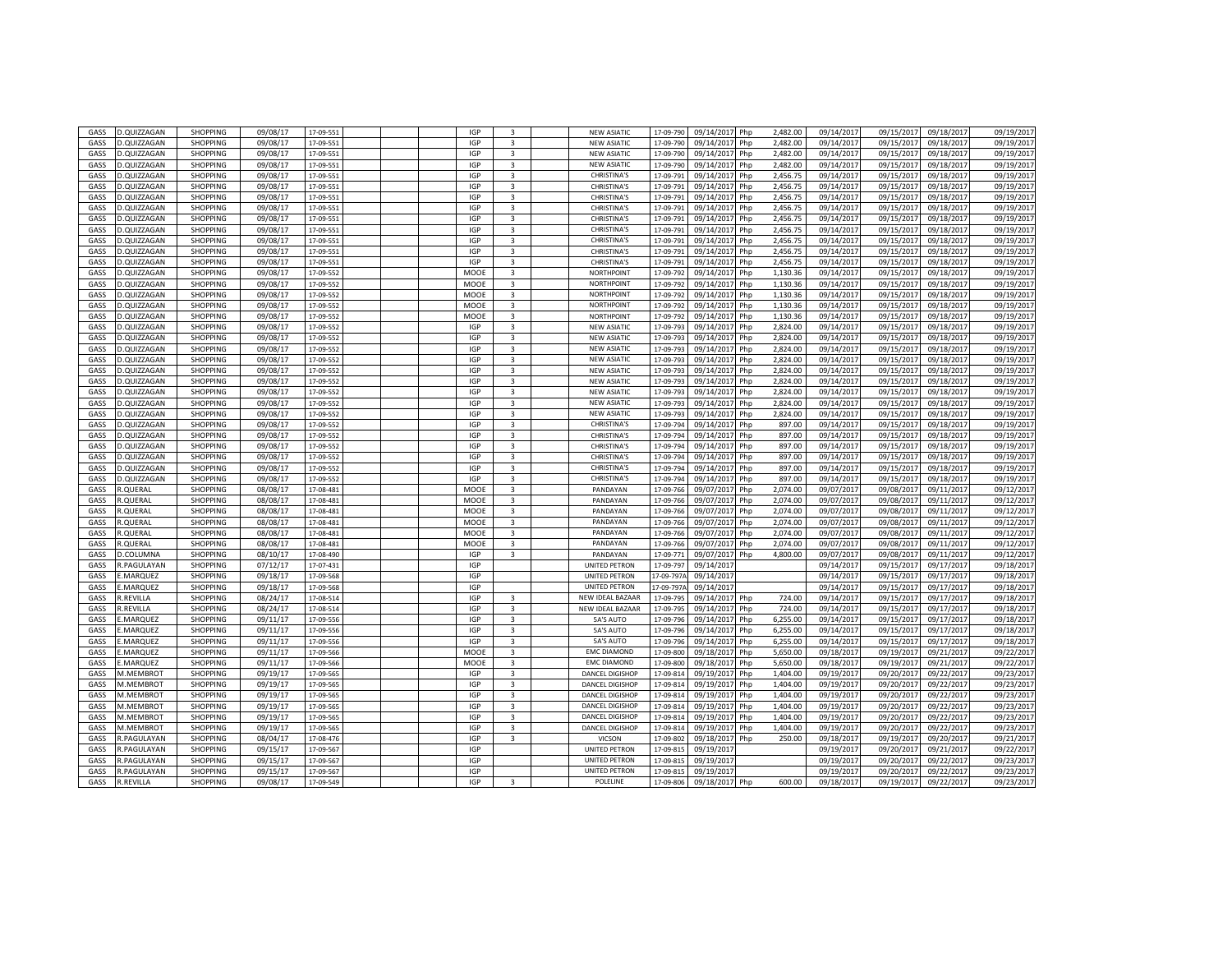| GASS | .DOMINGO           | SHOPPING        | 09/13/17 | 17-09-562 |  | IGP        | 3                       | DANCEL DIGISHOP       | 17-09-808 | 09/18/2017<br>Php             | 2,835.00  | 09/18/2017 | 09/19/2017 | 09/22/2017 | 09/23/2017 |
|------|--------------------|-----------------|----------|-----------|--|------------|-------------------------|-----------------------|-----------|-------------------------------|-----------|------------|------------|------------|------------|
| GASS | .MARQUEZ           | SHOPPING        | 09/22/17 | 17-09-580 |  | IGP        |                         | UNITED PETRON         | 17-09-81  | 09/22/201                     |           | 09/22/2017 | 09/23/201  | 09/25/2017 | 09/26/201  |
| GASS | .AQUINO            | SHOPPING        | 07/19/17 | 17-07-442 |  | MOOE       | 3                       | <b>NEW PUBLIC</b>     | 17-09-81  | 09/18/2017<br>Php             | 400.00    | 09/18/2017 | 09/19/201  | 09/20/201  | 09/21/2017 |
| GASS | <b>R.PAGULAYAN</b> | SHOPPING        | 09/15/17 | 17-09-567 |  | IGP        |                         | UNITED PETRON         | 17-09-82  | 09/25/201                     |           | 09/25/201  | 09/26/201  | 09/27/201  | 09/28/201  |
| GASS | <b>.BOLANDO</b>    | <b>SHOPPING</b> | 09/12/17 | 17-09-559 |  | MOOE       | 3                       | E.G CHUA              | 17-09-82  | 09/25/2017<br>Php             | 8,780.00  | 09/25/2017 | 09/26/201  | 09/28/2017 | 09/29/2017 |
| GASS | <b>.BOLANDO</b>    | SHOPPING        | 09/12/17 | 17-09-559 |  | MOOE       | $\overline{3}$          | <b>E.G CHUA</b>       | 17-09-82  | 09/25/201<br>Php              | 8,780.00  | 09/25/201  | 09/26/201  | 09/28/201  | 09/29/201  |
| GASS | .BOLANDO           | SHOPPING        | 09/12/17 | 17-09-559 |  | MOOE       | $\overline{3}$          | <b>E.G CHUA</b>       | 17-09-82  | 09/25/201<br>Php              | 8,780.00  | 09/25/2017 | 09/26/201  | 09/28/2017 | 09/29/201  |
| GASS | R.BOLANDO          | SHOPPING        | 09/12/17 | 17-09-559 |  | MOOE       | 3                       | E.G CHUA              | 17-09-82  | 09/25/201<br>Php              | 8,780.00  | 09/25/2017 | 09/26/201  | 09/28/2017 | 09/29/201  |
| GASS | R.BOLANDO          | <b>SHOPPING</b> | 09/12/17 | 17-09-559 |  | MOOE       | $\overline{3}$          | <b>E.G CHUA</b>       | 17-09-82  | 09/25/2017<br>Php             | 8,780.00  | 09/25/2017 | 09/26/2017 | 09/28/2017 | 09/29/2017 |
| GASS | R.BOLANDO          | SHOPPING        | 09/12/17 | 17-09-559 |  | MOOE       | 3                       | <b>E.G CHUA</b>       | 17-09-82  | 09/25/201<br>Php              | 8,780.00  | 09/25/201  | 09/26/201  | 09/28/201  | 09/29/201  |
|      |                    |                 | 09/12/17 |           |  |            | $\overline{\mathbf{3}}$ | <b>E.G CHUA</b>       |           | 09/25/201                     |           |            | 09/26/201  |            | 09/29/201  |
| GASS | <b>.BOLANDO</b>    | SHOPPING        |          | 17-09-559 |  | MOOE       |                         |                       | 17-09-82  | Php                           | 8,780.00  | 09/25/201  |            | 09/28/201  |            |
| GASS | VI.BANIEL          | SHOPPING        | 06/13/17 | 17-06-325 |  | IGP        | 3                       | CHRISTINA'S           | 17-09-804 | 09/18/201<br>Php              | 3,114.00  | 09/18/2017 | 09/19/201  | 09/22/2017 | 09/23/2017 |
| GASS | VI.BANIEL          | SHOPPING        | 06/13/17 | 17-06-325 |  | IGP        | $\overline{3}$          | <b>CHRISTINA'S</b>    | 17-09-804 | 09/18/201<br>Php              | 3,114.00  | 09/18/201  | 09/19/201  | 09/22/201  | 09/23/2017 |
| GASS | V.BANIEL           | SHOPPING        | 06/13/17 | 17-06-325 |  | IGP        | 3                       | <b>CHRISTINA'S</b>    | 17-09-804 | 09/18/201<br>Php              | 3,114.00  | 09/18/2017 | 09/19/201  | 09/22/2017 | 09/23/2017 |
| GASS | VI.BANIEL          | SHOPPING        | 06/13/17 | 17-06-325 |  | IGP        | $\overline{\mathbf{3}}$ | <b>CHRISTINA'S</b>    | 17-09-804 | $\overline{09}/18/201$<br>Php | 3,114.00  | 09/18/201  | 09/19/201  | 09/22/201  | 09/23/2017 |
| GASS | VI.BANIEL          | SHOPPING        | 06/13/17 | 17-06-325 |  | <b>IGP</b> | $\overline{\mathbf{3}}$ | <b>NEW ASIATIC</b>    | 17-09-80  | 09/18/201<br>Php              | 2,440.00  | 09/18/2017 | 09/19/201  | 09/22/2017 | 09/23/201  |
| GASS | VI.BANIEL          | SHOPPING        | 06/13/17 | 17-06-325 |  | <b>IGP</b> | $\overline{3}$          | <b>NEW ASIATIC</b>    | 17-09-80  | 09/18/2017<br>Php             | 2.440.00  | 09/18/2017 | 09/19/201  | 09/22/2017 | 09/23/2017 |
| GASS | VI.BANIEL          | <b>SHOPPING</b> | 06/13/17 | 17-06-32  |  | <b>IGP</b> | 3                       | <b>NEW ASIATIC</b>    | 17-09-80  | 09/18/2017<br>Php             | 2,440.00  | 09/18/2017 | 09/19/201  | 09/22/2017 | 09/23/2017 |
| GASS | MARQUEZ            | SHOPPING        | 09/22/17 | 17-09-581 |  | IGP        |                         | <b>UNITED PETRON</b>  | 17-09-81  | 09/22/201                     |           | 09/22/201  | 09/23/201  | 09/24/201  | 09/25/2017 |
| GASS | .LUGSANAY          | SHOPPING        | 09/06/17 | 17-09-542 |  | IGP        | 3                       | 5A'S AUTO             | 17-09-81: | 09/18/201<br>Php              | 1,055.00  | 09/18/2017 | 09/19/201  | 09/22/2017 | 09/23/2017 |
| GASS | .LUGSANAY          | SHOPPING        | 09/06/17 | 17-09-542 |  | IGP        | 3                       | 5A'S AUTO             | 17-09-81  | 09/18/201<br>Php              | 1,055.00  | 09/18/201  | 09/19/201  | 09/22/201  | 09/23/2017 |
| GASS | .LUGSANAY          | SHOPPING        | 09/06/17 | 17-09-542 |  | IGP        | $\overline{3}$          | 5A'S AUTO             | 17-09-81  | 09/18/201<br>Php              | 1,055.00  | 09/18/201  | 09/19/201  | 09/22/201  | 09/23/201  |
| GASS | .LUGSANAY          | SHOPPING        | 09/06/17 | 17-09-542 |  | IGP        | 3                       | 5A'S AUTO             | 17-09-81  | 09/18/201<br>Php              | 1,055.00  | 09/18/2017 | 09/19/2017 | 09/22/2017 | 09/23/2017 |
| GASS | .LUGSANAY          | SHOPPING        | 09/06/17 | 17-09-542 |  | IGP        | $\overline{\mathbf{3}}$ | 5A'S AUTO             | 17-09-81  | 09/18/201<br>Php              | 1,055.00  | 09/18/201  | 09/19/201  | 09/22/201  | 09/23/201  |
| GASS | .LUGSANAY          | SHOPPING        | 09/06/17 | 17-09-542 |  | <b>IGP</b> | $\overline{3}$          | VICSON                | 17-09-809 | 09/18/2017<br>Php             | 5,200.00  | 09/18/2017 | 09/19/201  | 09/22/2017 | 09/23/2017 |
| GASS | C.LUGSANAY         | SHOPPING        | 09/06/17 | 17-09-542 |  | <b>IGP</b> | $\overline{3}$          | VICSON                | 17-09-809 | 09/18/201<br>Php              | 5,200.00  | 09/18/201  | 09/19/201  | 09/22/2017 | 09/23/201  |
| GASS | C.LUGSANAY         | <b>SHOPPING</b> | 09/25/17 | 17-09-583 |  | <b>IGP</b> |                         | UNITED PETRON         | 17-09-82  | 09/25/201                     |           | 09/25/2017 | 09/26/2017 | 09/27/2017 | 09/28/2017 |
| GASS | .ORMILLA           | SHOPPING        | 09/08/17 | 17-09-553 |  | MOOE       | $\overline{\mathbf{3}}$ | <b>NORTHPOINT</b>     | 17-09-82  | 09/26/201<br>Php              | 6,181.10  | 09/26/201  | 09/27/201  | 09/22/201  | 09/23/201  |
| GASS | <b>M.MEMBROT</b>   | SHOPPING        | 06/01/17 | 17-06-302 |  | <b>IGP</b> | 3                       | PANDAYAN              | 17-09-80  | 09/18/201<br>Php              | 2,074.00  | 09/18/201  | 09/19/201  | 09/20/201  | 09/21/201  |
| GASS | <b>M.MEMBROT</b>   | SHOPPING        | 06/01/17 | 17-06-302 |  | <b>IGP</b> | 3                       | PANDAYAN              | 17-09-80  | 09/18/201<br>Php              | 2,074.00  | 09/18/201  | 09/19/201  | 09/20/201  | 09/21/201  |
| GASS | M.MEMBROT          | SHOPPING        | 06/01/17 | 17-06-302 |  | IGP        | $\overline{3}$          | PANDAYAN              | 17-09-80  | 09/18/201<br>Php              | 2,074.00  | 09/18/201  | 09/19/201  | 09/20/201  | 09/21/2017 |
| GASS | <b>R.PAGULAYAN</b> | SHOPPING        | 09/15/17 | 17-09-566 |  | <b>IGP</b> | 3                       | VICSON                | 17-09-80  | 09/18/201<br>Php              | 4,500.00  | 09/18/2017 | 09/19/201  | 09/22/2017 | 09/23/2017 |
| GASS | E.AQUINO           | SHOPPING        | 07/19/17 | 17-07-442 |  | MOOE       | $\overline{3}$          | PANDAYAN              | 17-09-813 | 09/18/201<br>Php              | 354.00    | 09/18/2017 | 09/19/201  | 09/22/2017 | 09/23/201  |
| GASS | VI.BANIEL          | SHOPPING        | 06/13/17 | 17-06-325 |  | MOOE       | $\overline{3}$          | <b>RCM IMPERIAL</b>   | 17-09-80  | 09/18/2017<br>Php             | 4,599.28  | 09/18/2017 | 09/19/201  | 09/21/2017 | 09/22/2017 |
| GASS | <b>M.BANIEL</b>    | <b>SHOPPING</b> | 06/13/17 | 17-06-325 |  | MOOE       | $\overline{3}$          | <b>RCM IMPERIAL</b>   | 17-09-80  | 09/18/201<br>Php              | 4,599.28  | 09/18/2017 | 09/19/201  | 09/21/2017 | 09/22/201  |
| GASS | M.BANIEL           | <b>SHOPPING</b> | 06/13/17 | 17-06-325 |  | MOOE       | $\overline{3}$          | <b>RCM IMPERIAL</b>   | 17-09-80  | 09/18/201<br>Php              | 4,599.28  | 09/18/2017 | 09/19/201  | 09/21/2017 | 09/22/2017 |
| GASS | VI.BANIEL          | SHOPPING        | 06/13/17 | 17-06-325 |  | MOOE       | 3                       | <b>RCM IMPERIAL</b>   | 17-09-80  | 09/18/201<br>Php              | 4,599.28  | 09/18/201  | 09/19/201  | 09/21/201  | 09/22/201  |
| GASS | VI.BANIEL          | SHOPPING        | 06/13/17 | 17-06-325 |  | MOOE       | $\overline{\mathbf{3}}$ | <b>RCM IMPERIAL</b>   | 17-09-80  | 09/18/201<br>Php              | 4,599.28  | 09/18/201  | 09/19/201  | 09/21/201  | 09/22/2017 |
| GASS | <b>M.BANIEI</b>    | SHOPPING        | 06/13/17 | 17-06-325 |  | MOOE       | 3                       | <b>RCM IMPERIAL</b>   | 17-09-80  | 09/18/201<br>Php              | 4,599.28  | 09/18/201  | 09/19/201  | 09/21/201  | 09/22/201  |
| GASS | <b>M.BANIEI</b>    | SHOPPING        | 06/13/17 | 17-06-325 |  | MOOE       | $\overline{\mathbf{3}}$ | <b>RCM IMPERIAL</b>   | 17-09-80  | 09/18/201<br>Php              | 4,599.28  | 09/18/201  | 09/19/201  | 09/21/201  | 09/22/201  |
| GASS | VI.BANIEL          | SHOPPING        | 06/13/17 | 17-06-325 |  | MOOE       | 3                       | <b>RCM IMPERIAL</b>   | 17-09-80  | 09/18/201<br>Php              | 4,599.28  | 09/18/2017 | 09/19/201  | 09/21/2017 | 09/22/2017 |
| GASS | .CONDE             | SHOPPING        | 08/25/17 | 17-08-520 |  | IGP        | $\overline{3}$          | UNITED AUTO PARTS     | 17-09-83  | 09/26/201<br>Php              | 18,900.00 | 09/26/201  | 09/27/201  | 09/28/201  | 09/29/201  |
| GASS | .LUGSANAY          | SHOPPING        | 09/06/17 | 17-09-542 |  | <b>IGP</b> | $\overline{3}$          | <b>EMC DIAMOND</b>    | 17-09-81  | 09/18/2017<br>Php             | 6,600.00  | 09/18/2017 | 09/19/201  | 09/21/2017 | 09/22/2017 |
| GASS | .LUGSANAY          | SHOPPING        | 09/06/17 | 17-09-542 |  | <b>IGP</b> | $\overline{3}$          | <b>EMC DIAMOND</b>    | 17-09-81  | 09/18/201<br>Php              | 6,600.00  | 09/18/201  | 09/19/201  | 09/21/2017 | 09/22/201  |
| GASS | C.LUGSANAY         | SHOPPING        | 09/06/17 | 17-09-542 |  | <b>IGP</b> | $\overline{3}$          | <b>EMC DIAMOND</b>    | 17-09-81  | 09/18/201<br>Php              | 6,600.00  | 09/18/2017 | 09/19/201  | 09/21/2017 | 09/22/2017 |
| GASS | <b>R.ORMILLA</b>   | <b>SHOPPING</b> | 09/28/17 | 17-09-597 |  | MOOE       | $\overline{\mathbf{3}}$ | APARRI ECONOMY        | 17-10-86  | 10/02/201<br>Php              | 450.00    | 10/02/2017 | 10/03/2017 | 09/21/2017 | 09/22/2017 |
|      |                    |                 |          |           |  |            |                         | <b>APARRI ECONOMY</b> |           |                               | 1,055.00  |            |            |            | 09/22/2017 |
| GASS | .ALEJO             | SHOPPING        | 09/27/17 | 17-09-590 |  | MOOE       | 3                       |                       | 17-10-81  | 09/18/201<br>Php              |           | 09/18/201  | 09/19/201  | 09/21/2017 |            |
| GASS | .ALEJO             | SHOPPING        | 09/27/17 | 17-09-59  |  | MOOE       | 3                       | <b>APARRI ECONOMY</b> | 17-10-81  | 09/18/201<br>Php              | 1,055.00  | 09/18/201  | 09/19/201  | 09/21/201  | 09/22/201  |
| GASS | ALEJO              | SHOPPING        | 09/27/17 | 17-09-590 |  | MOOE       | 3                       | <b>APARRI ECONOMY</b> | 17-10-81  | 09/18/201<br>Php              | 1,055.00  | 09/18/201  | 09/19/201  | 09/21/2017 | 09/22/2017 |
| GASS | ALEJO              | SHOPPING        | 09/27/17 | 17-09-590 |  | MOOE       | 3                       | <b>APARRI ECONOMY</b> | 17-10-81  | 09/18/201<br>Php              | 1,055.00  | 09/18/2017 | 09/19/2017 | 09/21/2017 | 09/22/2017 |
| GASS | .ALEJO             | SHOPPING        | 09/27/17 | 17-09-590 |  | MOOE       | $\overline{3}$          | APARRI ECONOMY        | 17-10-81  | 09/18/201<br>Php              | 1,055.00  | 09/18/2017 | 09/19/201  | 09/21/2017 | 09/22/2017 |
| GASS | .ALEJO             | SHOPPING        | 09/27/17 | 17-09-590 |  | MOOE       | $\overline{3}$          | <b>APARRI ECONOMY</b> | 17-10-81  | 09/18/2017<br>Php             | 1,055.00  | 09/18/2017 | 09/19/2017 | 09/21/2017 | 09/22/2017 |
| GASS | .ALEJO             | <b>SHOPPING</b> | 09/27/17 | 17-09-590 |  | MOOE       | $\overline{3}$          | <b>APARRI ECONOMY</b> | 17-10-81  | 09/18/201<br>Php              | 1,055.00  | 09/18/2017 | 09/19/201  | 09/21/2017 | 09/22/201  |
| GASS | .ALEJO             | <b>SHOPPING</b> | 09/27/17 | 17-09-590 |  | MOOE       | 3                       | APARRI ECONOMY        | 17-10-81  | 09/18/201<br>Php              | 1,055.00  | 09/18/2017 | 09/19/201  | 09/21/2017 | 09/22/2017 |
| GASS | <b>G.MAXIMO</b>    | SHOPPING        | 08/08/17 | 17-08-483 |  | MOOE       | $\overline{\mathbf{3}}$ | PANDAYAN              | 17-09-82  | 09/26/201<br>Php              | 1,293.00  | 09/26/201  | 09/27/201  | 09/29/201  | 09/30/201  |
| GASS | <b>G.MAXIMO</b>    | SHOPPING        | 08/08/17 | 17-08-483 |  | MOOE       | 3                       | PANDAYAN              | 17-09-828 | 09/26/201<br>Php              | 1,293.00  | 09/26/201  | 09/27/201  | 09/29/201  | 09/30/2017 |
| GASS | .COLUMNA           | SHOPPING        | 10/02/17 | 17-10-602 |  | IGP        | 3                       | NEW IDEAL BAZAAR      | 17-10-103 | 10/26/201<br>Php              | 10,451.00 | 09/26/201  | 09/27/201  | 09/29/201  | 09/30/2017 |
| GASS | COLUMNA            | SHOPPING        | 10/02/17 | 17-10-602 |  | IGP        | 3                       | NEW IDEAL BAZAAR      | 17-10-103 | 10/26/201<br>Php              | 10,451.00 | 09/26/201  | 09/27/201  | 09/29/201  | 09/30/2017 |
| GASS | .COLUMNA           | SHOPPING        | 10/02/17 | 17-10-602 |  | <b>IGP</b> | $\overline{3}$          | NEW IDEAL BAZAAR      | 17-10-103 | 10/26/201<br>Php              | 10,451.00 | 09/26/2017 | 09/27/201  | 09/29/201  | 09/30/2017 |
| GASS | D.COLUMNA          | SHOPPING        | 10/02/17 | 17-10-602 |  | <b>IGP</b> | $\overline{3}$          | NEW IDEAL BAZAAR      | 17-10-103 | 10/26/201<br>Php              | 10,451.00 | 09/26/201  | 09/27/201  | 09/29/201  | 09/30/2017 |
| GASS | D.COLUMNA          | SHOPPING        | 10/02/17 | 17-10-602 |  | <b>IGP</b> | $\overline{3}$          | NEW IDEAL BAZAAR      | 17-10-103 | 10/26/2017<br>Php             | 10,451.00 | 09/26/2017 | 09/27/2017 | 09/29/2017 | 09/30/2017 |